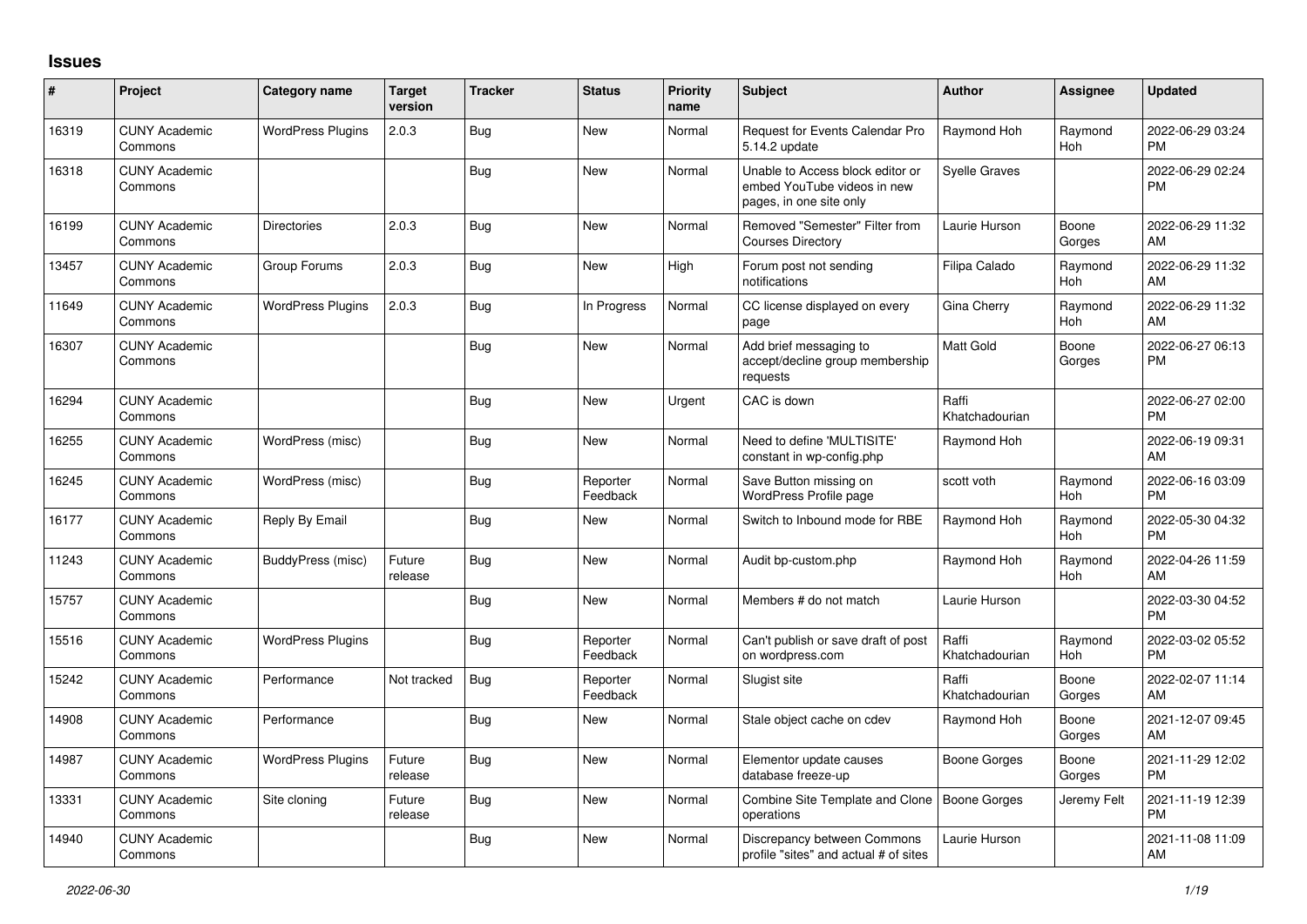| #     | Project                         | <b>Category name</b>       | <b>Target</b><br>version | <b>Tracker</b> | <b>Status</b>        | <b>Priority</b><br>name | <b>Subject</b>                                                                                | <b>Author</b>           | <b>Assignee</b> | <b>Updated</b>                |
|-------|---------------------------------|----------------------------|--------------------------|----------------|----------------------|-------------------------|-----------------------------------------------------------------------------------------------|-------------------------|-----------------|-------------------------------|
| 14936 | <b>CUNY Academic</b><br>Commons |                            |                          | <b>Bug</b>     | <b>New</b>           | Normal                  | Commons websites blocked by<br>SPS campus network                                             | Laurie Hurson           |                 | 2021-11-03 03:57<br><b>PM</b> |
| 14792 | <b>CUNY Academic</b><br>Commons |                            |                          | Bug            | New                  | Normal                  | Inconsistent email notifications<br>from gravity forms                                        | Raffi<br>Khatchadourian |                 | 2021-10-04 01:50<br><b>PM</b> |
| 14629 | <b>CUNY Academic</b><br>Commons |                            | Not tracked              | <b>Bug</b>     | Reporter<br>Feedback | Normal                  | Possible Post Order Bug?                                                                      | <b>Syelle Graves</b>    |                 | 2021-09-14 10:47<br>AM.       |
| 13949 | <b>CUNY Academic</b><br>Commons |                            | Not tracked              | Bug            | <b>New</b>           | Normal                  | Continued debugging of runaway<br>MySQL connections                                           | <b>Matt Gold</b>        | Boone<br>Gorges | 2021-09-14 10:42<br>AM        |
| 14496 | <b>CUNY Academic</b><br>Commons | Domain Mapping             | Future<br>release        | <b>Bug</b>     | <b>New</b>           | Normal                  | Mapped domain SSO uses<br>third-party cookies                                                 | Raymond Hoh             | Raymond<br>Hoh  | 2021-05-24 04:03<br><b>PM</b> |
| 14483 | <b>CUNY Academic</b><br>Commons | WordPress - Media          | Not tracked              | Bug            | Reporter<br>Feedback | Normal                  | Wordpress PDF Embed Stopped<br>Working after JITP Media Clone                                 | Patrick DeDauw          | Boone<br>Gorges | 2021-05-20 01:51<br><b>PM</b> |
| 14113 | <b>CUNY Academic</b><br>Commons | WordPress (misc)           | Future<br>release        | Bug            | Hold                 | Normal                  | Block Editor Not Working on this<br>page - Json error                                         | scott voth              | Boone<br>Gorges | 2021-03-05 11:01<br>AM        |
| 13430 | <b>CUNY Academic</b><br>Commons | Reply By Email             | Not tracked              | <b>Bug</b>     | New                  | Normal                  | Delay in RBE                                                                                  | Luke Waltzer            | Raymond<br>Hoh  | 2020-10-13 11:16<br>AM.       |
| 13328 | <b>CUNY Academic</b><br>Commons | Group Forums               | Not tracked              | <b>Bug</b>     | Reporter<br>Feedback | Normal                  | cross-posting in two related<br>groups                                                        | Marilyn Weber           | Raymond<br>Hoh  | 2020-09-15 10:39<br><b>PM</b> |
| 12436 | <b>CUNY Academic</b><br>Commons |                            | Not tracked              | Bug            | Assigned             | Normal                  | Nightly system downtime                                                                       | <b>Boone Gorges</b>     |                 | 2020-08-01 09:30<br>AM.       |
| 12573 | <b>CUNY Academic</b><br>Commons | <b>WordPress Plugins</b>   | Future<br>release        | Bug            | <b>New</b>           | Normal                  | <b>CommentPress Core Issues</b>                                                               | scott voth              |                 | 2020-03-24 04:32<br><b>PM</b> |
| 12438 | <b>CUNY Academic</b><br>Commons | Courses                    | Not tracked              | Bug            | <b>New</b>           | Normal                  | Site appearing twice                                                                          | Laurie Hurson           | Boone<br>Gorges | 2020-02-18 01:34<br>PM.       |
| 12360 | <b>CUNY Academic</b><br>Commons | <b>WordPress Themes</b>    | Not tracked              | Bug            | Reporter<br>Feedback | Normal                  | site just says "DANTE We are<br>currently in maintenance mode,<br>please check back shortly." | Marilyn Weber           |                 | 2020-02-04 12:13<br><b>PM</b> |
| 12198 | <b>CUNY Academic</b><br>Commons |                            | Not tracked              | Bug            | Reporter<br>Feedback | Normal                  | Duplicate listing in My Sites                                                                 | Tom Harbison            |                 | 2019-12-09 05:50<br><b>PM</b> |
| 11971 | <b>CUNY Academic</b><br>Commons | <b>Email Notifications</b> | Future<br>release        | Bug            | Reporter<br>Feedback | Low                     | Pictures obscured in emailed post<br>notifications                                            | Marilyn Weber           | Raymond<br>Hoh  | 2019-11-21 01:14<br><b>PM</b> |
| 11879 | <b>CUNY Academic</b><br>Commons |                            | Not tracked              | Bug            | New                  | Normal                  | Hypothesis comments appearing<br>on multiple, different pdfs across<br>blogs                  | Laurie Hurson           | Laurie Hurson   | 2019-09-19 02:39<br><b>PM</b> |
| 10678 | <b>CUNY Academic</b><br>Commons |                            | Not tracked              | Bug            | Reporter<br>Feedback | High                    | Newsletter Plugin Not Sending<br>Out Newsletters                                              | Mark Webb               | Boone<br>Gorges | 2019-09-16 09:38<br>PM.       |
| 11556 | <b>CUNY Academic</b><br>Commons | Courses                    | Not tracked              | <b>Bug</b>     | Reporter<br>Feedback | Normal                  | Instructor name given in course<br>listing                                                    | Tom Harbison            |                 | 2019-06-25 04:12<br><b>PM</b> |
| 11415 | <b>CUNY Academic</b><br>Commons | <b>WordPress Plugins</b>   | Not tracked              | <b>Bug</b>     | Reporter<br>Feedback | Normal                  | <b>Blog Subscriptions in Jetpack</b>                                                          | Laurie Hurson           |                 | 2019-05-14 10:34<br>AM        |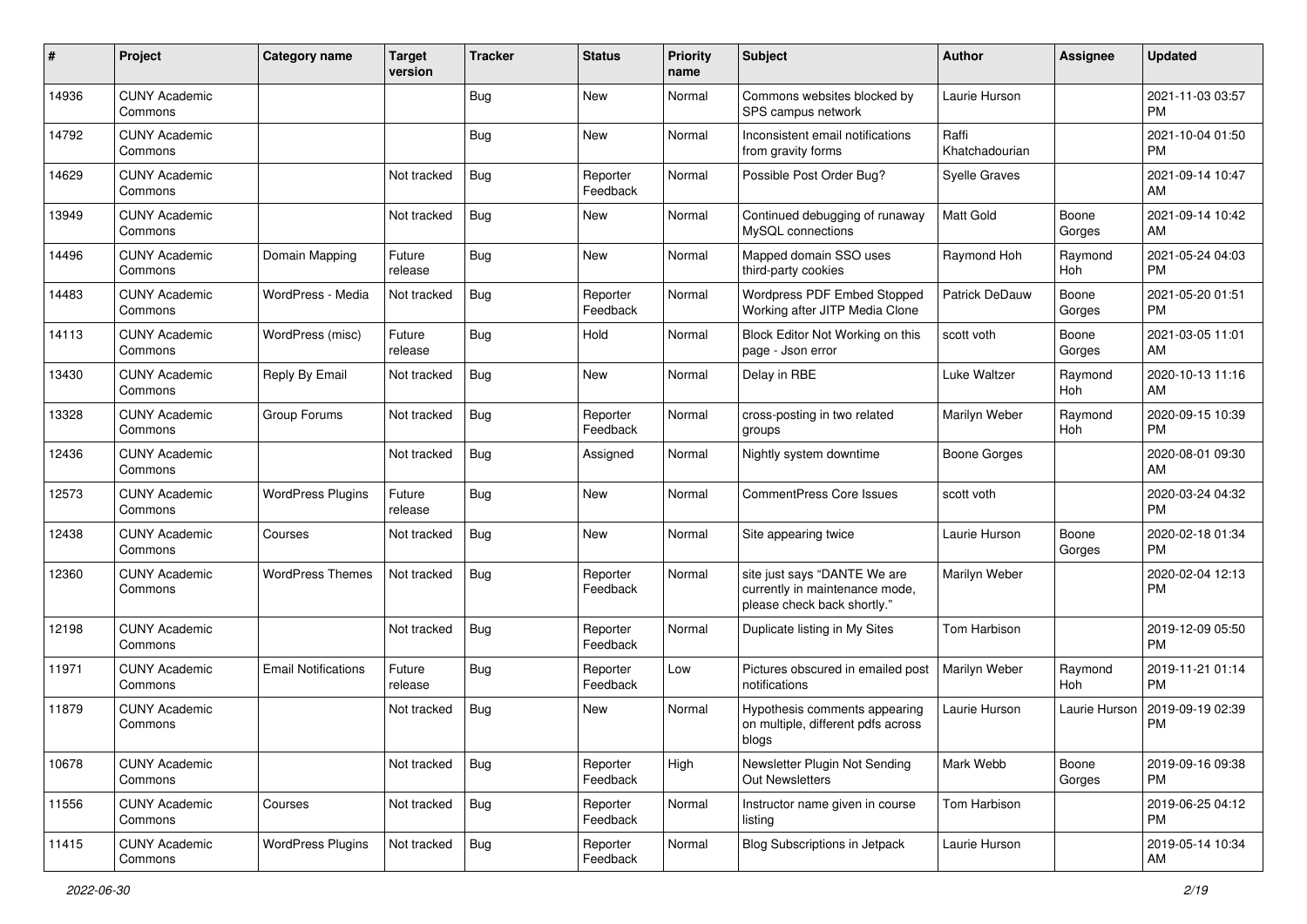| #     | Project                         | Category name              | <b>Target</b><br>version | <b>Tracker</b> | <b>Status</b>        | Priority<br>name | Subject                                                                                                      | Author              | <b>Assignee</b> | <b>Updated</b>                |
|-------|---------------------------------|----------------------------|--------------------------|----------------|----------------------|------------------|--------------------------------------------------------------------------------------------------------------|---------------------|-----------------|-------------------------------|
| 11392 | <b>CUNY Academic</b><br>Commons |                            | Future<br>release        | <b>Bug</b>     | <b>New</b>           | Normal           | Migrate users away from<br><b>StatPress</b>                                                                  | <b>Boone Gorges</b> |                 | 2019-04-23 03:53<br><b>PM</b> |
| 11120 | <b>CUNY Academic</b><br>Commons | <b>WordPress Plugins</b>   | Not tracked              | Bug            | Reporter<br>Feedback | Normal           | Events Manager Events Not<br>Showing Up                                                                      | Mark Webb           |                 | 2019-02-27 04:10<br><b>PM</b> |
| 11024 | <b>CUNY Academic</b><br>Commons | WordPress (misc)           | Future<br>release        | Bug            | New                  | Normal           | Subsites should not show "you<br>should update your .htaccess<br>now" notice after permalink setting<br>save | <b>Boone Gorges</b> |                 | 2019-01-28 01:35<br><b>PM</b> |
| 10794 | <b>CUNY Academic</b><br>Commons | Performance                | Not tracked              | Bug            | New                  | Normal           | Memcached connection<br>occasionally breaks                                                                  | <b>Boone Gorges</b> | Boone<br>Gorges | 2018-12-06 03:30<br><b>PM</b> |
| 10769 | <b>CUNY Academic</b><br>Commons | <b>WordPress Themes</b>    | Not tracked              | Bug            | Reporter<br>Feedback | Normal           | 2011 Theme Sidebar                                                                                           | Mark Webb           |                 | 2018-12-04 04:09<br><b>PM</b> |
| 9926  | <b>CUNY Academic</b><br>Commons | <b>WordPress Plugins</b>   | Future<br>release        | Bug            | <b>New</b>           | Normal           | twitter-mentions-as-comments<br>cron jobs can run long                                                       | <b>Boone Gorges</b> | Boone<br>Gorges | 2018-10-24 12:34<br><b>PM</b> |
| 9289  | <b>CUNY Academic</b><br>Commons | <b>WordPress Plugins</b>   | Future<br>release        | <b>Bug</b>     | Reporter<br>Feedback | Normal           | <b>Email Users Plugin</b>                                                                                    | Laurie Hurson       | Boone<br>Gorges | 2018-10-24 12:34<br><b>PM</b> |
| 10262 | <b>CUNY Academic</b><br>Commons |                            | Not tracked              | Bug            | Reporter<br>Feedback | Normal           | Newsletter Plugin: Broken Image<br>at Bottom of All Newsletters                                              | Mark Webb           | Raymond<br>Hoh  | 2018-08-30 05:17<br><b>PM</b> |
| 9979  | <b>CUNY Academic</b><br>Commons | <b>Email Notifications</b> | Not tracked              | Bug            | Reporter<br>Feedback | Normal           | Reports of slow email activation<br>emails                                                                   | <b>Matt Gold</b>    | Boone<br>Gorges | 2018-08-29 09:40<br><b>PM</b> |
| 10040 | <b>CUNY Academic</b><br>Commons | WordPress (misc)           | Not tracked              | Bug            | Reporter<br>Feedback | Normal           | User doesn't see full list of themes                                                                         | Matt Gold           | Boone<br>Gorges | 2018-07-25 10:12<br>AM        |
| 9515  | <b>CUNY Academic</b><br>Commons | <b>WordPress Plugins</b>   | Not tracked              | Bug            | Reporter<br>Feedback | Normal           | Text to Speech plugin - "More<br>Slowly" checkbox not working                                                | scott voth          | Boone<br>Gorges | 2018-06-13 02:26<br><b>PM</b> |
| 9835  | <b>CUNY Academic</b><br>Commons | Group Forums               | Future<br>release        | <b>Bug</b>     | Assigned             | Normal           | add a "like" function?                                                                                       | Marilyn Weber       | Erik Trainer    | 2018-06-05 01:49<br><b>PM</b> |
| 7981  | <b>CUNY Academic</b><br>Commons | Social Paper               | Future<br>release        | Bug            | <b>New</b>           | Normal           | Social Paper comments should<br>not go to spam                                                               | Luke Waltzer        | Boone<br>Gorges | 2018-04-16 03:52<br><b>PM</b> |
| 7663  | <b>CUNY Academic</b><br>Commons | Social Paper               | Future<br>release        | Bug            | <b>New</b>           | Normal           | Social Paper notifications not<br>formatted correctly on secondary<br>sites                                  | Boone Gorges        | Boone<br>Gorges | 2018-04-16 03:52<br><b>PM</b> |
| 7022  | <b>CUNY Academic</b><br>Commons | Announcements              | Future<br>release        | Bug            | <b>New</b>           | Normal           | Sitewide announcements should<br>be displayed on, and dismissable<br>from, mapped domains                    | Boone Gorges        | Boone<br>Gorges | 2018-03-22 10:18<br>AM        |
| 9346  | <b>CUNY Academic</b><br>Commons | WordPress (misc)           | Not tracked              | Bug            | New                  | Normal           | Clone cetls.bmcc.cuny.edu for<br>development                                                                 | Owen Roberts        | Raymond<br>Hoh  | 2018-03-06 05:35<br><b>PM</b> |
| 8991  | <b>CUNY Academic</b><br>Commons | Reply By Email             | Not tracked              | <b>Bug</b>     | Hold                 | Normal           | RBE duplicate email message<br>issue                                                                         | Matt Gold           | Raymond<br>Hoh  | 2018-02-18 08:53<br><b>PM</b> |
| 9060  | <b>CUNY Academic</b><br>Commons | Commons In A Box           | Not tracked              | <b>Bug</b>     | Hold                 | Normal           | Problems with CBox image library<br>/ upload                                                                 | Lisa Rhody          | Raymond<br>Hoh  | 2018-01-10 03:26<br><b>PM</b> |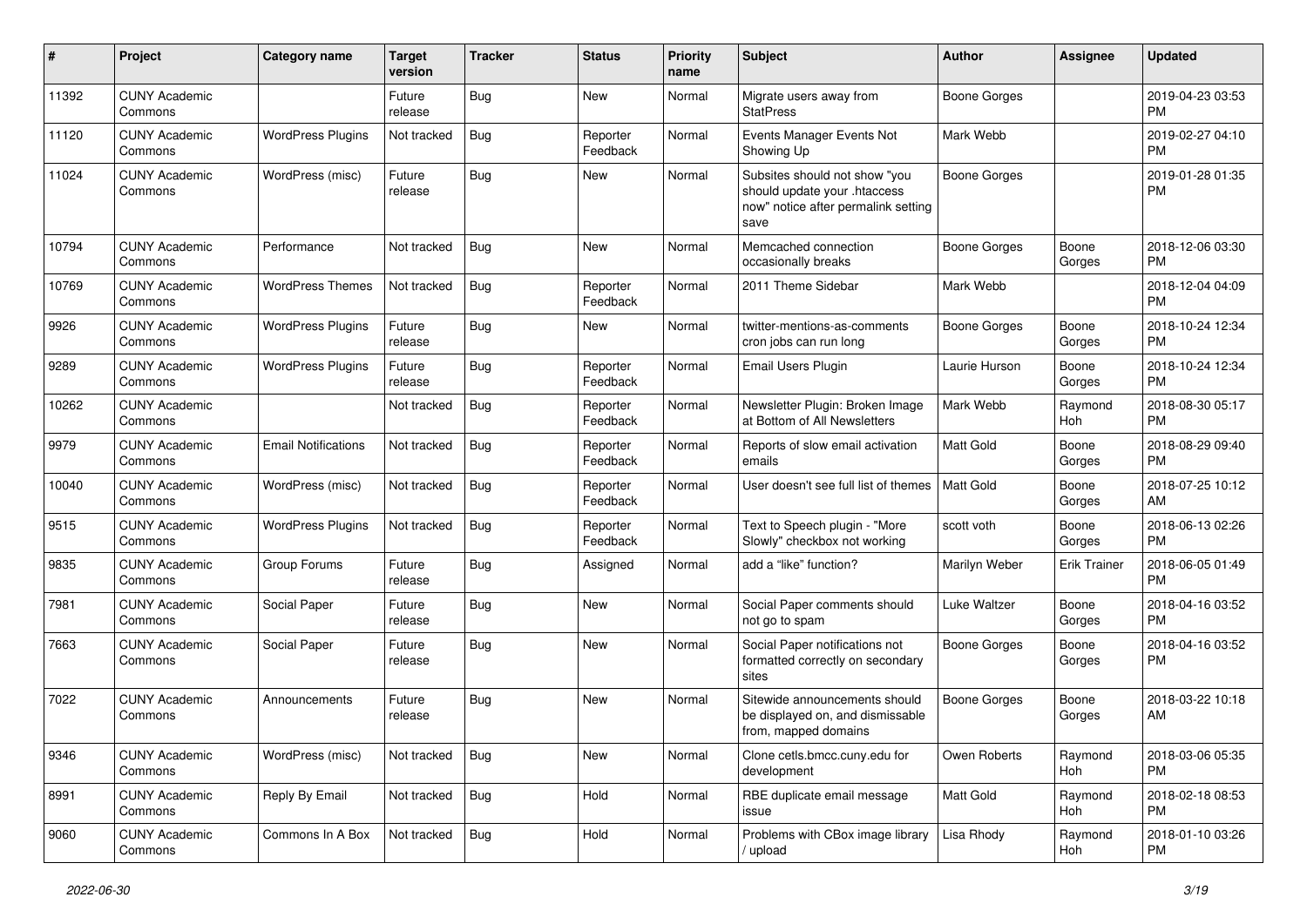| #    | Project                         | <b>Category name</b>     | <b>Target</b><br>version | <b>Tracker</b> | <b>Status</b>        | <b>Priority</b><br>name | <b>Subject</b>                                                                                  | <b>Author</b>    | <b>Assignee</b>     | <b>Updated</b>                |
|------|---------------------------------|--------------------------|--------------------------|----------------|----------------------|-------------------------|-------------------------------------------------------------------------------------------------|------------------|---------------------|-------------------------------|
| 8992 | <b>NYCDH Community</b><br>Site  |                          |                          | <b>Bug</b>     | Assigned             | Normal                  | Multiple RBE error reports                                                                      | <b>Matt Gold</b> | Raymond<br>Hoh      | 2017-12-11 05:43<br><b>PM</b> |
| 8675 | <b>CUNY Academic</b><br>Commons | User Onboarding          | Future<br>release        | Bug            | Reporter<br>Feedback | Low                     | Add new User search screen calls<br>for the input of email address but<br>doesn't work with one | Paul Hebert      | Boone<br>Gorges     | 2017-10-11 11:17<br>AM        |
| 8440 | <b>CUNY Academic</b><br>Commons | Onboarding               | Not tracked              | Bug            | <b>New</b>           | Normal                  | Create Test Email Accounts for<br><b>Onboarding Project</b>                                     | Stephen Real     | Stephen Real        | 2017-08-01 09:49<br><b>PM</b> |
| 7928 | <b>CUNY Academic</b><br>Commons | Group Forums             | Not tracked              | Bug            | New                  | Normal                  | Duplicate Forum post                                                                            | Luke Waltzer     | Raymond<br>Hoh      | 2017-04-11 09:27<br><b>PM</b> |
| 6356 | <b>CUNY Academic</b><br>Commons | <b>WordPress Plugins</b> | Future<br>release        | Bug            | Reporter<br>Feedback | Low                     | Should Subscribe2 be<br>deprecated?                                                             | Luke Waltzer     |                     | 2017-03-20 12:20<br><b>PM</b> |
| 6995 | <b>CUNY Academic</b><br>Commons | Home Page                | Not tracked              | Bug            | Assigned             | Normal                  | member filter on homepage not<br>working                                                        | <b>Matt Gold</b> | Raymond<br>Hoh      | 2016-12-11 09:46<br><b>PM</b> |
| 6644 | <b>CUNY Academic</b><br>Commons |                          | Not tracked              | Bug            | Reporter<br>Feedback | High                    | White Screen at Login Pge                                                                       | Luke Waltzer     | Raymond<br>Hoh      | 2016-11-21 10:34<br><b>PM</b> |
| 6755 | <b>CUNY Academic</b><br>Commons | WordPress (misc)         | Future<br>release        | Bug            | New                  | Normal                  | Cannot Deactivate Plugin                                                                        | Laura Kane       |                     | 2016-11-16 01:12<br><b>PM</b> |
| 6749 | <b>CUNY Academic</b><br>Commons | Events                   | Future<br>release        | <b>Bug</b>     | <b>New</b>           | Low                     | BPEO iCal request can trigger<br>very large number of DB queries                                | Boone Gorges     | Raymond<br>Hoh      | 2016-11-15 10:09<br><b>PM</b> |
| 6671 | <b>CUNY Academic</b><br>Commons | Reply By Email           | Not tracked              | Bug            | Assigned             | Normal                  | "Post too often" RBE error<br>message                                                           | Matt Gold        | Raymond<br>Hoh      | 2016-11-11 09:55<br>AM        |
| 5268 | <b>CUNY Academic</b><br>Commons | Group Forums             | Future<br>release        | Bug            | Assigned             | Normal                  | Long-time to post to multiple<br>groups                                                         | Luke Waltzer     | Daniel Jones        | 2016-09-07 06:31<br><b>PM</b> |
| 5827 | <b>CUNY Academic</b><br>Commons | Public Portfolio         | Future<br>release        | Bug            | Assigned             | Normal                  | Academic Interests square bracket   scott voth<br>links not working                             |                  | Chris Stein         | 2016-08-11 11:59<br><b>PM</b> |
| 5691 | <b>CUNY Academic</b><br>Commons | Blogs (BuddyPress)       | Future<br>release        | Bug            | Assigned             | High                    | Differing numbers on Sites display                                                              | Matt Gold        | Raymond<br>Hoh      | 2016-06-13 01:37<br><b>PM</b> |
| 4438 | <b>CUNY Academic</b><br>Commons | Events                   | Future<br>release        | Bug            | Assigned             | Normal                  | Events Calendar - Export<br><b>Recurring Events</b>                                             | scott voth       | Daniel Jones        | 2016-05-23 04:25<br><b>PM</b> |
| 5488 | <b>CUNY Academic</b><br>Commons | Social Paper             | Future<br>release        | Bug            | New                  | Normal                  | Add a "last edited by" field to<br>Social Paper group directories                               | Boone Gorges     |                     | 2016-04-21 10:05<br><b>PM</b> |
| 5317 | <b>CUNY Academic</b><br>Commons | Group Blogs              | Not tracked              | Bug            | Reporter<br>Feedback | Normal                  | Notifications of New Post Didn't<br>Come                                                        | Luke Waltzer     | Samantha<br>Raddatz | 2016-03-21 10:41<br><b>PM</b> |
| 5282 | <b>CUNY Academic</b><br>Commons | Social Paper             | Future<br>release        | Bug            | <b>New</b>           | Normal                  | Replying via email directs to paper   Marilyn Weber<br>but not individual comment.              |                  | Raymond<br>Hoh      | 2016-03-02 01:48<br><b>PM</b> |
| 4972 | <b>CUNY Academic</b><br>Commons | Analytics                | Not tracked              | Bug            | <b>New</b>           | Normal                  | <b>Newsletter Analytics</b>                                                                     | Stephen Real     | Matt Gold           | 2015-12-09 12:54<br><b>PM</b> |
| 3939 | <b>CUNY Academic</b><br>Commons | <b>WordPress Plugins</b> | Future<br>release        | Bug            | Hold                 | Normal                  | Activity stream support for<br>Co-Authors Plus plugin                                           | Raymond Hoh      | Raymond<br>Hoh      | 2015-11-09 06:13<br><b>PM</b> |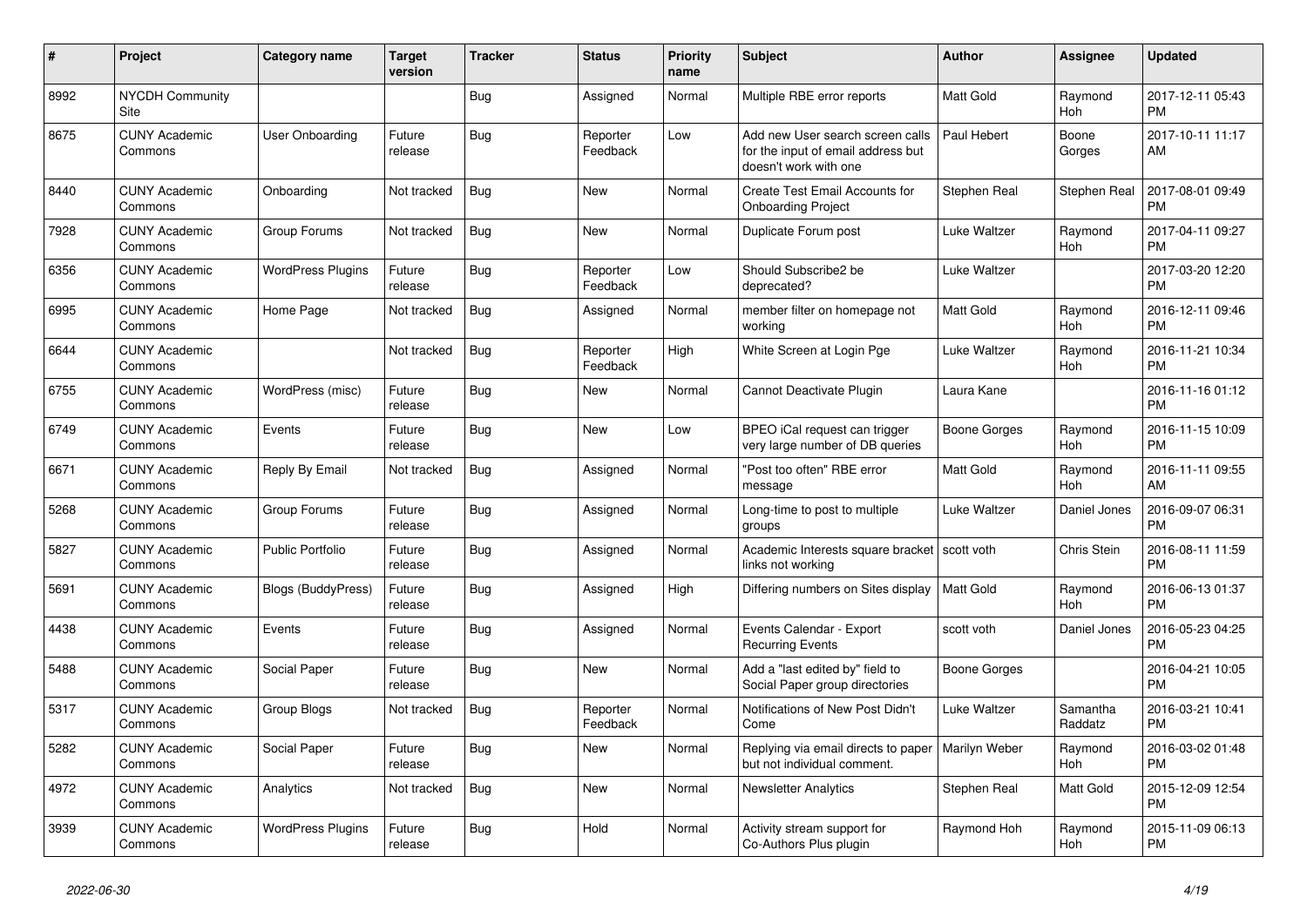| $\pmb{\#}$ | Project                               | <b>Category name</b>           | <b>Target</b><br>version | <b>Tracker</b> | <b>Status</b>        | <b>Priority</b><br>name | <b>Subject</b>                                                     | <b>Author</b>           | <b>Assignee</b>     | <b>Updated</b>                |
|------------|---------------------------------------|--------------------------------|--------------------------|----------------|----------------------|-------------------------|--------------------------------------------------------------------|-------------------------|---------------------|-------------------------------|
| 4661       | <b>CUNY Academic</b><br>Commons       | <b>User Experience</b>         | Future<br>release        | Bug            | Assigned             | Normal                  | Simplify Events text                                               | <b>Matt Gold</b>        | Samantha<br>Raddatz | 2015-10-02 09:06<br><b>PM</b> |
| 4535       | <b>CUNY Academic</b><br>Commons       | My Commons                     | Future<br>release        | Bug            | <b>New</b>           | Low                     | My Commons filter issue                                            | scott voth              | Raymond<br>Hoh      | 2015-09-01 11:17<br>AM        |
| 4388       | <b>CUNY Academic</b><br>Commons       | WordPress (misc)               | Future<br>release        | Bug            | Assigned             | Normal                  | Repeated request for<br>authentication.                            | Alice.Lynn<br>McMichael | Raymond<br>Hoh      | 2015-08-11 07:35<br><b>PM</b> |
| 2167       | <b>CUNY Academic</b><br>Commons       | WordPress (misc)               | Future<br>release        | Bug            | Assigned             | Normal                  | CAC-Livestream Plugin Issues                                       | Michael Smith           | Dominic<br>Giglio   | 2015-01-02 03:06<br><b>PM</b> |
| 3691       | <b>CUNY Academic</b><br>Commons       | <b>WordPress Plugins</b>       | Future<br>release        | Bug            | <b>New</b>           | Normal                  | <b>WPMU Domain Mapping</b><br>Debugging on cdev                    | Raymond Hoh             | Matt Gold           | 2014-12-12 09:04<br>AM        |
| 3419       | <b>CUNY Academic</b><br>Commons       | Group Invitations              | 1.6.14                   | <b>Bug</b>     | Testing<br>Required  | Normal                  | Neatening the display of<br>messages on group requests             | <b>Matt Gold</b>        | Boone<br>Gorges     | 2014-09-01 09:29<br><b>PM</b> |
| 2618       | <b>NYCDH Community</b><br>Site        |                                |                          | Bug            | Assigned             | Low                     | Mark blogs as spam when created<br>by users marked as spam         | <b>Matt Gold</b>        | Boone<br>Gorges     | 2013-06-09 11:38<br><b>PM</b> |
| 2576       | <b>NYCDH Community</b><br><b>Site</b> |                                |                          | <b>Bug</b>     | Hold                 | Low                     | Test Next Button in Javascript<br><b>Tutorial Under Activities</b> | <b>Mark Newton</b>      | Alex Gil            | 2013-05-18 02:55<br><b>PM</b> |
| 16314      | <b>CUNY Academic</b><br>Commons       | <b>WordPress Plugins</b>       |                          | Feature        | New                  | Normal                  | Install Multicollab plug-in?                                       | Raffi<br>Khatchadourian |                     | 2022-06-29 03:44<br><b>PM</b> |
| 15613      | <b>CUNY Academic</b><br>Commons       |                                | 2.0.3                    | Feature        | Reporter<br>Feedback | Normal                  | Adding "Passster" plugin                                           | Laurie Hurson           |                     | 2022-06-29 11:32<br>AM        |
| 12121      | <b>CUNY Academic</b><br>Commons       | <b>WordPress Plugins</b>       | 2.0.3                    | Feature        | Reporter<br>Feedback | Normal                  | Embedding H5P Iframes on<br><b>Commons Site</b>                    | Laurie Hurson           | Boone<br>Gorges     | 2022-06-29 11:32<br>AM        |
| 13891      | <b>CUNY Academic</b><br>Commons       | Internal Tools and<br>Workflow | 2.1.0                    | Feature        | New                  | Normal                  | Migrate automated linting to<br>GitHub Actions                     | Boone Gorges            | Jeremy Felt         | 2022-06-29 11:13<br>AM        |
| 16290      | <b>CUNY Academic</b><br>Commons       |                                |                          | Feature        | Reporter<br>Feedback | Normal                  | Add Table Of Contents Block<br>plug-in                             | Raffi<br>Khatchadourian |                     | 2022-06-24 10:26<br>AM        |
| 15604      | <b>CUNY Academic</b><br>Commons       | <b>Email Notifications</b>     | Future<br>release        | Feature        | Assigned             | Normal                  | <b>Restructure Commons Group</b><br>Digest Email Messages          | Matt Gold               | Boone<br>Gorges     | 2022-05-26 10:45<br>AM        |
| 15194      | <b>CUNY Academic</b><br>Commons       | Internal Tools and<br>Workflow | 2.1.0                    | Feature        | New                  | Normal                  | PHPCS sniff for un-restored<br>switch to blog() calls              | Boone Gorges            | Jeremy Felt         | 2022-05-26 10:45<br>AM        |
| 15883      | <b>CUNY Academic</b><br>Commons       |                                | 2.1.0                    | Feature        | <b>New</b>           | Normal                  | Release BPGES update                                               | Boone Gorges            | Boone<br>Gorges     | 2022-05-26 10:39<br>AM        |
| 16092      | <b>CUNY Academic</b><br>Commons       |                                | Future<br>release        | Feature        | Hold                 | Normal                  | Don't show main site in Site<br>search results                     | Boone Gorges            | Boone<br>Gorges     | 2022-05-17 03:12<br><b>PM</b> |
| 14787      | <b>CUNY Academic</b><br>Commons       | Plugin Packages                | Future<br>release        | Feature        | <b>New</b>           | Normal                  | Creating a "Design" plugin<br>package                              | Laurie Hurson           | scott voth          | 2022-04-27 04:56<br><b>PM</b> |
| 10380      | <b>CUNY Academic</b><br>Commons       | WordPress (misc)               | Future<br>release        | Feature        | In Progress          | Normal                  | Remove blacklisted plugins                                         | Boone Gorges            |                     | 2022-04-26 12:00<br><b>PM</b> |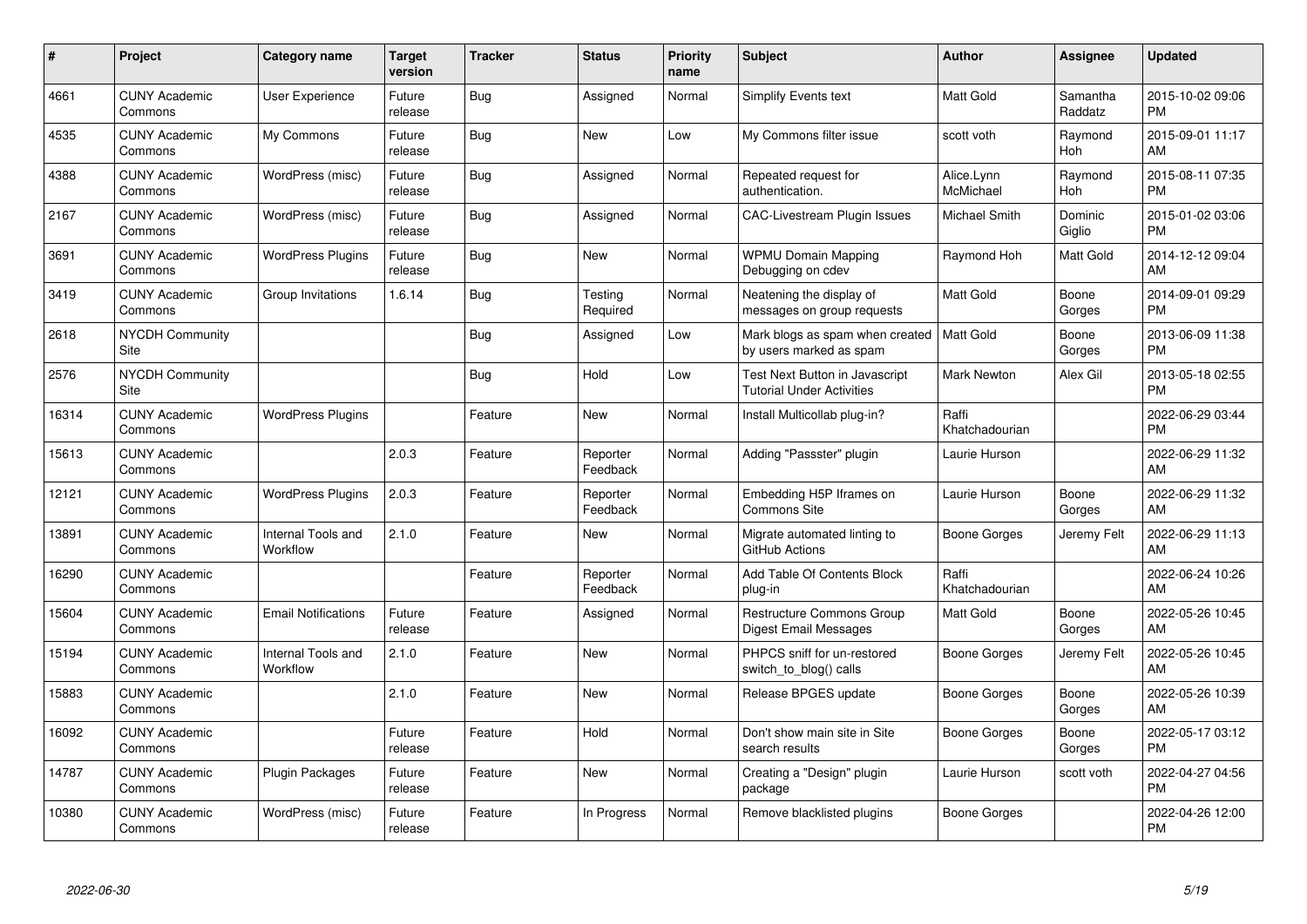| #     | <b>Project</b>                  | Category name              | Target<br>version | <b>Tracker</b> | <b>Status</b>        | <b>Priority</b><br>name | <b>Subject</b>                                                                             | <b>Author</b>       | Assignee          | <b>Updated</b>                |
|-------|---------------------------------|----------------------------|-------------------|----------------|----------------------|-------------------------|--------------------------------------------------------------------------------------------|---------------------|-------------------|-------------------------------|
| 8835  | <b>CUNY Academic</b><br>Commons | Blogs (BuddyPress)         | Future<br>release | Feature        | <b>New</b>           | Normal                  | Extend cuny.is shortlinks to sites                                                         | Luke Waltzer        | Boone<br>Gorges   | 2022-04-26 11:59<br>AM        |
| 8900  | <b>CUNY Academic</b><br>Commons | Accessibility              | Future<br>release | Feature        | Assigned             | Normal                  | Look into tools to enforce<br>accessibility in WP environment                              | Matt Gold           | Boone<br>Gorges   | 2022-04-26 11:59<br>AM.       |
| 8901  | <b>CUNY Academic</b><br>Commons | Accessibility              | Future<br>release | Feature        | Assigned             | Normal                  | Theme analysis for accessibility                                                           | Matt Gold           | Boone<br>Gorges   | 2022-04-26 11:59<br><b>AM</b> |
| 15923 | <b>CUNY Academic</b><br>Commons |                            | Not tracked       | Feature        | Reporter<br>Feedback | Normal                  | <b>Bellows Plugin Adjustments</b>                                                          | Laurie Hurson       |                   | 2022-04-20 10:10<br><b>AM</b> |
| 14184 | <b>CUNY Academic</b><br>Commons | <b>Public Portfolio</b>    | Future<br>release | Feature        | New                  | Normal                  | Centralized mechanism for storing<br>Campus affiliations                                   | <b>Boone Gorges</b> | Boone<br>Gorges   | 2022-01-04 11:35<br>AM        |
| 10226 | <b>CUNY Academic</b><br>Commons | Courses                    | Future<br>release | Feature        | New                  | Normal                  | Add "My Courses" to drop down<br>list                                                      | scott voth          | Boone<br>Gorges   | 2021-11-19 12:42<br><b>PM</b> |
| 13835 | <b>CUNY Academic</b><br>Commons | WordPress (misc)           | Future<br>release | Feature        | <b>New</b>           | Normal                  | Allow OneSearch widget to have<br>'CUNY' as campus                                         | Boone Gorges        | Boone<br>Gorges   | 2021-11-19 12:39<br><b>PM</b> |
| 13650 | <b>CUNY Academic</b><br>Commons | Group Library              | Future<br>release | Feature        | <b>New</b>           | Normal                  | Forum Attachments in Group<br>Library                                                      | Laurie Hurson       |                   | 2021-11-19 12:30<br>PM        |
| 14309 | <b>CUNY Academic</b><br>Commons | Group Library              | Future<br>release | Feature        | <b>New</b>           | Normal                  | Better handling of<br>bp_group_document file download<br>attempts when file is not present | Boone Gorges        | Boone<br>Gorges   | 2021-11-19 12:28<br><b>PM</b> |
| 13199 | <b>CUNY Academic</b><br>Commons | Group Forums               | Future<br>release | Feature        | <b>New</b>           | Normal                  | Favoring Groups over bbPress<br>plugin                                                     | Colin McDonald      | Colin<br>McDonald | 2021-11-19 12:28<br><b>PM</b> |
| 13358 | <b>CUNY Academic</b><br>Commons | Group Forums               | Future<br>release | Feature        | New                  | Normal                  | Improved UI for group forum<br>threading settings                                          | Boone Gorges        | Raymond<br>Hoh    | 2021-11-19 12:27<br><b>PM</b> |
| 12042 | <b>CUNY Academic</b><br>Commons | <b>Email Notifications</b> | Future<br>release | Feature        | New                  | Normal                  | Improved error logging for BPGES<br>send queue                                             | Boone Gorges        | Boone<br>Gorges   | 2021-11-19 12:25<br><b>PM</b> |
| 14394 | <b>CUNY Academic</b><br>Commons |                            | Not tracked       | Feature        | New                  | Normal                  | Commons News Site - redesign                                                               | scott voth          | scott voth        | 2021-09-14 10:46<br><b>AM</b> |
| 13912 | <b>CUNY Academic</b><br>Commons |                            | Not tracked       | Feature        | Hold                 | Low                     | posting "missed schedule"                                                                  | Marilyn Weber       |                   | 2021-02-23 10:46<br>AM        |
| 11968 | JustPublics@365<br>MediaCamp    |                            |                   | Feature        | New                  | Normal                  | Nanoscience Retractable Display<br>Unit                                                    | Donald Cherry       | Bonnie<br>Eissner | 2021-02-19 08:50<br>AM        |
| 7115  | <b>CUNY Academic</b><br>Commons | Groups (misc)              | Future<br>release | Feature        | Reporter<br>Feedback | Normal                  | make licensing info clear during<br>group creation                                         | Matt Gold           | Raymond<br>Hoh    | 2020-12-08 11:32<br>AM        |
| 13466 | <b>CUNY Academic</b><br>Commons | Cavalcade                  | Future<br>release | Feature        | New                  | Normal                  | Automated cleanup for duplicate<br>Cavalcade tasks                                         | Boone Gorges        | Boone<br>Gorges   | 2020-10-13 05:24<br><b>PM</b> |
| 13370 | <b>CUNY Academic</b><br>Commons | Group Library              | Future<br>release | Feature        | New                  | Normal                  | Library bulk deletion and folder<br>editing                                                | Colin McDonald      | Boone<br>Gorges   | 2020-10-13 10:41<br><b>AM</b> |
| 3002  | <b>CUNY Academic</b><br>Commons | Search                     | Future<br>release | Feature        | Assigned             | Normal                  | Overhaul CAC search by using<br>external search appliance                                  | Boone Gorges        | Boone<br>Gorges   | 2020-07-15 03:05<br>PM.       |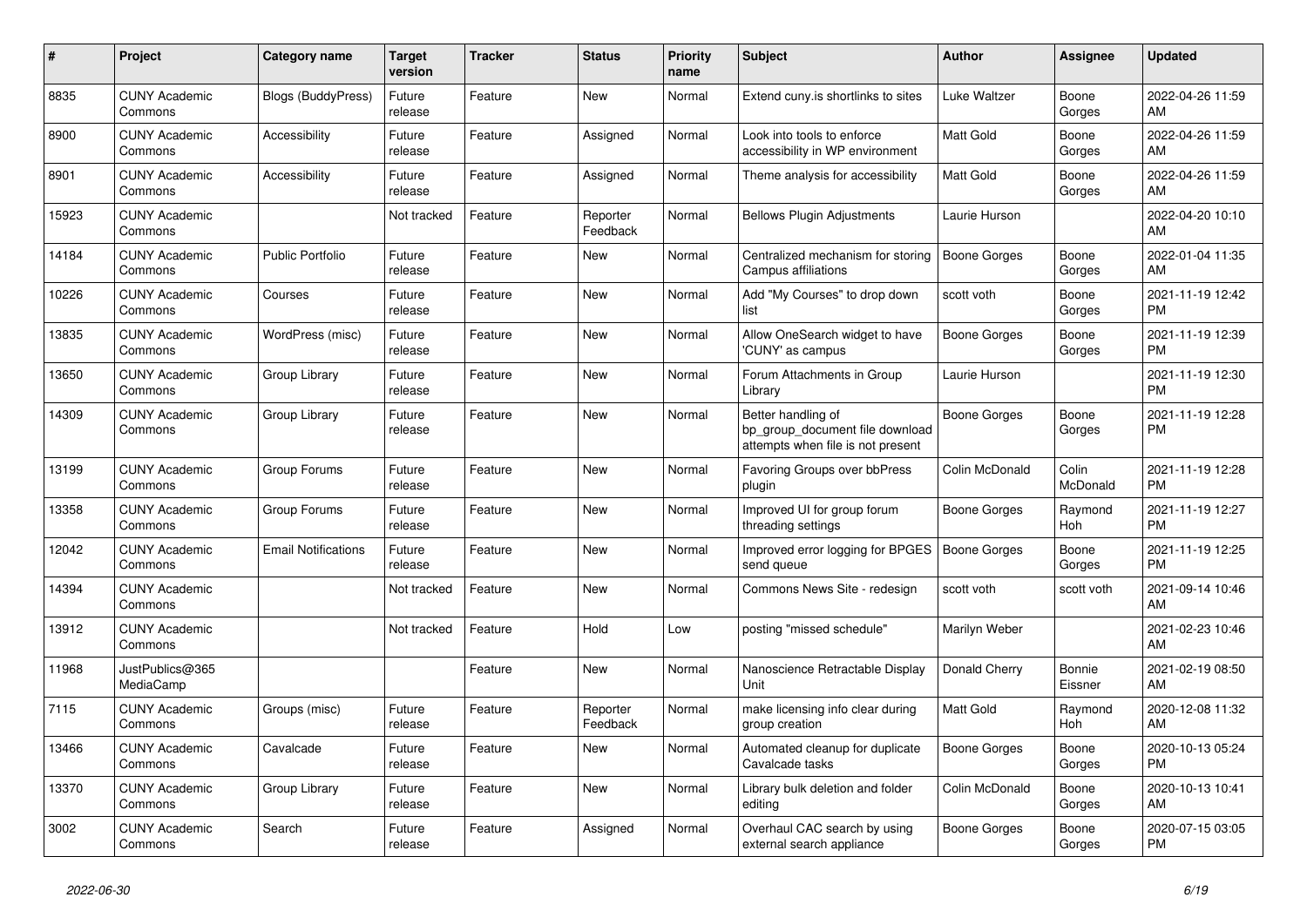| #     | Project                                                                 | <b>Category name</b>     | <b>Target</b><br>version | <b>Tracker</b> | <b>Status</b>        | Priority<br>name | <b>Subject</b>                                                                      | <b>Author</b>       | <b>Assignee</b>     | <b>Updated</b>                |
|-------|-------------------------------------------------------------------------|--------------------------|--------------------------|----------------|----------------------|------------------|-------------------------------------------------------------------------------------|---------------------|---------------------|-------------------------------|
| 13048 | <b>CUNY Academic</b><br>Commons                                         | Shortcodes and<br>embeds | Future<br>release        | Feature        | New                  | Normal           | Jupyter Notebooks support                                                           | <b>Boone Gorges</b> |                     | 2020-07-14 11:46<br>AM.       |
| 12911 | <b>CUNY Academic</b><br>Commons                                         |                          | Not tracked              | Feature        | New                  | Normal           | Block access to xmlrpc.php based<br>on User-Agent                                   | <b>Boone Gorges</b> | Boone<br>Gorges     | 2020-06-09 05:12<br><b>PM</b> |
| 10354 | <b>CUNY Academic</b><br>Commons                                         | Public Portfolio         | Future<br>release        | Feature        | New                  | Normal           | Opt out of Having a Profile Page                                                    | scott voth          | Chris Stein         | 2020-05-12 10:43<br>AM.       |
| 5581  | <b>CUNY Academic</b><br>Commons                                         | Analytics                | Future<br>release        | Feature        | Assigned             | Normal           | Explore alternatives to Google<br>Analytics                                         | Matt Gold           | Valerie<br>Townsend | 2020-04-17 03:12<br>PM.       |
| 12446 | <b>CUNY Academic</b><br>Commons                                         | Groups (misc)            | Future<br>release        | Feature        | Reporter<br>Feedback | Normal           | Toggle default site to group forum<br>posting                                       | Laurie Hurson       | Laurie Hurson       | 2020-03-10 11:57<br>AM        |
| 12091 | <b>CUNY Academic</b><br>Commons                                         | <b>Group Files</b>       | Future<br>release        | Feature        | New                  | Normal           | Improved pre-upload file validation<br>for bp-group-documents                       | Boone Gorges        | Boone<br>Gorges     | 2019-11-14 01:21<br><b>PM</b> |
| 11945 | <b>CUNY Academic</b><br>Commons                                         | Reckoning                | Future<br>release        | Feature        | Reporter<br>Feedback | Normal           | Add Comments bubble to<br>Reckoning views                                           | <b>Boone Gorges</b> | Boone<br>Gorges     | 2019-11-12 05:14<br><b>PM</b> |
| 12062 | AD/O365 Transition<br>from NonMatric to<br><b>Matriculated Students</b> |                          |                          | Feature        | In Progress          | Normal           | create solution and console<br>project                                              | Emilio Rodriguez    | Emilio<br>Rodriguez | 2019-11-12 03:56<br>PM.       |
| 8836  | <b>CUNY Academic</b><br>Commons                                         | Blogs (BuddyPress)       | Future<br>release        | Feature        | Assigned             | Normal           | Redesign site launch process                                                        | <b>Matt Gold</b>    | Boone<br>Gorges     | 2019-10-03 02:49<br><b>PM</b> |
| 11789 | <b>CUNY Academic</b><br>Commons                                         | Courses                  | Future<br>release        | Feature        | New                  | Normal           | Ability to remove item from<br>Courses list                                         | Laurie Hurson       | Sonja Leix          | 2019-09-24 12:28<br><b>PM</b> |
| 11517 | <b>CUNY Academic</b><br>Commons                                         |                          | Not tracked              | Feature        | Assigned             | Normal           | wp-accessibility plugin should not<br>strip 'target="_blank"' by default            | Boone Gorges        | Laurie Hurson       | 2019-09-24 09:57<br>AM        |
| 11860 | <b>CUNY Academic</b><br>Commons                                         | Registration             | Future<br>release        | Feature        | New                  | Normal           | <b>Ensure Students Are Aware They</b><br>Can Use Aliases At Registration            | scott voth          |                     | 2019-09-24 08:46<br>AM        |
| 5050  | <b>CUNY Academic</b><br>Commons                                         | Social Paper             | Future<br>release        | Feature        | <b>New</b>           | Low              | Making comments visible in SP<br>editing mode (SP suggestion #1)                    | Marilyn Weber       | Samantha<br>Raddatz | 2019-09-17 11:10<br><b>PM</b> |
| 11834 | <b>CUNY Academic</b><br>Commons                                         | <b>Group Files</b>       | Future<br>release        | Feature        | New                  | Normal           | Improved tools for managing<br>group file folders                                   | Boone Gorges        | Sonja Leix          | 2019-09-06 03:55<br><b>PM</b> |
| 11531 | <b>CUNY Academic</b><br>Commons                                         | Events                   | Future<br>release        | Feature        | New                  | Normal           | Main Events calendar should<br>include non-public events that<br>user has access to | scott voth          | Boone<br>Gorges     | 2019-06-11 10:00<br>AM        |
| 1544  | <b>CUNY Academic</b><br>Commons                                         | Groups (misc)            | Future<br>release        | Feature        | Reporter<br>Feedback | Normal           | Group Filtering and Sorting                                                         | <b>Matt Gold</b>    | Chris Stein         | 2019-03-01 02:25<br><b>PM</b> |
| 5016  | <b>CUNY Academic</b><br>Commons                                         | Events                   | Future<br>release        | Feature        | Assigned             | Low              | Allow comments to be posted on<br>events                                            | Matt Gold           | Raymond<br>Hoh      | 2019-03-01 02:23<br>PM.       |
| 4635  | <b>CUNY Academic</b><br>Commons                                         | Authentication           | Future<br>release        | Feature        | New                  | Normal           | Allow non-WP authentication                                                         | <b>Boone Gorges</b> | Sonja Leix          | 2019-03-01 02:05<br><b>PM</b> |
| 9720  | <b>CUNY Academic</b><br>Commons                                         | Authentication           | Future<br>release        | Feature        | New                  | Normal           | The Commons should be an<br>oAuth provider                                          | Boone Gorges        |                     | 2019-03-01 02:04<br><b>PM</b> |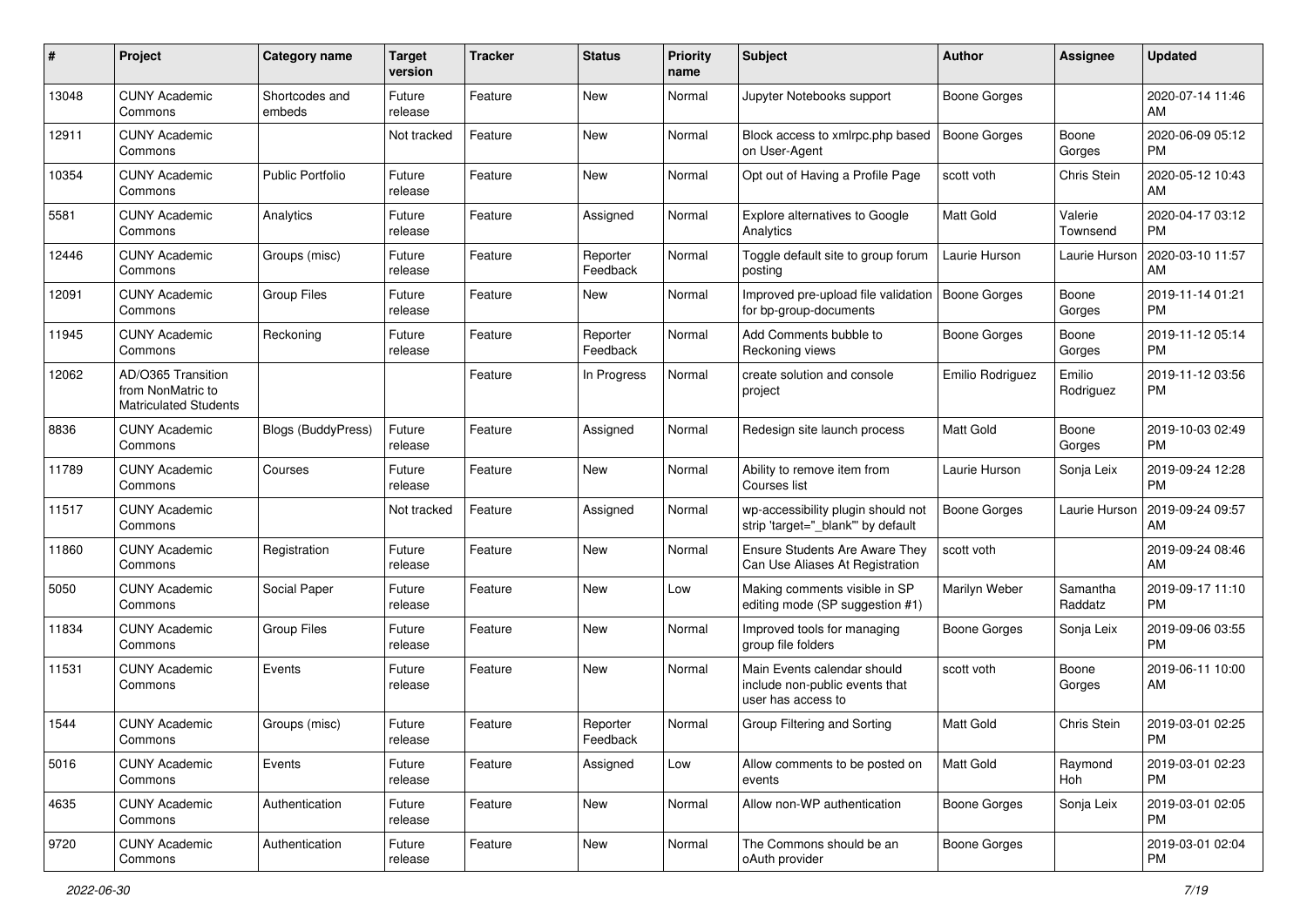| #     | Project                         | Category name              | <b>Target</b><br>version | Tracker | <b>Status</b>        | <b>Priority</b><br>name | Subject                                                                                                                                      | Author                  | <b>Assignee</b>  | <b>Updated</b>                |
|-------|---------------------------------|----------------------------|--------------------------|---------|----------------------|-------------------------|----------------------------------------------------------------------------------------------------------------------------------------------|-------------------------|------------------|-------------------------------|
| 11131 | <b>CUNY Academic</b><br>Commons |                            | Future<br>release        | Feature | Reporter<br>Feedback | Normal                  | Image Annotation Plugins                                                                                                                     | Laurie Hurson           |                  | 2019-02-26 11:33<br>AM        |
| 11077 | <b>CUNY Academic</b><br>Commons | Events                     | Not tracked              | Feature | Reporter<br>Feedback | Normal                  | Show event category description<br>in event list view                                                                                        | Raffi<br>Khatchadourian |                  | 2019-02-12 10:38<br><b>PM</b> |
| 10659 | <b>CUNY Academic</b><br>Commons | Group Forums               | Future<br>release        | Feature | Assigned             | Normal                  | Post to multiple groups via email                                                                                                            | Matt Gold               | Raymond<br>Hoh   | 2018-11-15 12:54<br>AM        |
| 9028  | <b>CUNY Academic</b><br>Commons | Onboarding                 | Future<br>release        | Feature | Assigned             | Normal                  | suggest groups to new members<br>during the registration process                                                                             | <b>Matt Gold</b>        | Chris Stein      | 2018-10-24 12:34<br><b>PM</b> |
| 5992  | <b>CUNY Academic</b><br>Commons | <b>Email Notifications</b> | Future<br>release        | Feature | New                  | Normal                  | Changing the From line of<br>autogenerated blog emails                                                                                       | Marilyn Weber           |                  | 2018-09-27 05:19<br><b>PM</b> |
| 10368 | <b>CUNY Academic</b><br>Commons |                            | Future<br>release        | Feature | Assigned             | Normal                  | Use ORCID data to populate<br>academic profile page                                                                                          | Stephen Francoeur       | Boone<br>Gorges  | 2018-09-25 01:53<br><b>PM</b> |
| 9947  | <b>CUNY Academic</b><br>Commons | <b>WordPress Plugins</b>   | Future<br>release        | Feature | Reporter<br>Feedback | Normal                  | Install H5P quiz plugin                                                                                                                      | <b>Matt Gold</b>        | Boone<br>Gorges  | 2018-09-11 11:01<br>AM        |
| 9908  | <b>CUNY Academic</b><br>Commons |                            | Not tracked              | Feature | New                  | Normal                  | Is it possible to send email<br>updates to users (or an email<br>address not on the list) for only a<br>single page AFTER being<br>prompted? | <b>Michael Shields</b>  | scott voth       | 2018-06-11 01:34<br><b>PM</b> |
| 9895  | <b>CUNY Academic</b><br>Commons | Onboarding                 | Future<br>release        | Feature | Assigned             | Normal                  | Add "Accept Invitation"<br>link/button/function to Group<br>and/or Site invitation emails?                                                   | Luke Waltzer            | Boone<br>Gorges  | 2018-06-07 12:42<br><b>PM</b> |
| 9643  | <b>CUNY Academic</b><br>Commons | Publicity                  | Not tracked              | Feature | New                  | Normal                  | Create a page on the Commons<br>for logos etc.                                                                                               | Stephen Real            | Stephen Real     | 2018-04-24 10:53<br>AM        |
| 3768  | <b>CUNY Academic</b><br>Commons | <b>Public Portfolio</b>    | Future<br>release        | Feature | Assigned             | Normal                  | Institutions/Past positions on<br>public portfolios                                                                                          | <b>Matt Gold</b>        | Boone<br>Gorges  | 2018-04-23 10:44<br>AM        |
| 9420  | <b>CUNY Academic</b><br>Commons | cuny.is                    | Not tracked              | Feature | New                  | Normal                  | Request for http://cuny.is/streams                                                                                                           | Raffi<br>Khatchadourian | Marilyn<br>Weber | 2018-04-02 10:08<br>AM        |
| 3580  | <b>CUNY Academic</b><br>Commons | Group Blogs                | Future<br>release        | Feature | New                  | Normal                  | Multiple blogs per group                                                                                                                     | Boone Gorges            | Boone<br>Gorges  | 2018-02-20 02:02<br><b>PM</b> |
| 8976  | <b>CUNY Academic</b><br>Commons | Reply By Email             | Not tracked              | Feature | Assigned             | Normal                  | Package RBE new topics posting?                                                                                                              | Matt Gold               | Raymond<br>Hoh   | 2017-12-04 02:34<br><b>PM</b> |
| 3615  | <b>CUNY Academic</b><br>Commons | Redmine                    | Not tracked              | Feature | New                  | Low                     | Create Redmine issues via email                                                                                                              | Dominic Giglio          | Boone<br>Gorges  | 2017-11-16 11:36<br>AM        |
| 8898  | <b>CUNY Academic</b><br>Commons | Social Paper               | Not tracked              | Feature | Assigned             | Normal                  | Usage data on docs and social<br>paper                                                                                                       | Matt Gold               | Matt Gold        | 2017-11-16 11:32<br>AM        |
| 8837  | <b>CUNY Academic</b><br>Commons |                            | Not tracked              | Feature | Assigned             | Normal                  | Create a form to request info from<br>people requesting premium<br>themes and plugins                                                        | Matt Gold               | Marilyn<br>Weber | 2017-11-14 03:35<br><b>PM</b> |
| 8902  | <b>CUNY Academic</b><br>Commons | Design                     | Not tracked              | Feature | Assigned             | Normal                  | Report back on research on<br><b>BuddyPress themes</b>                                                                                       | Matt Gold               | Michael Smith    | 2017-11-10 12:31<br>PM        |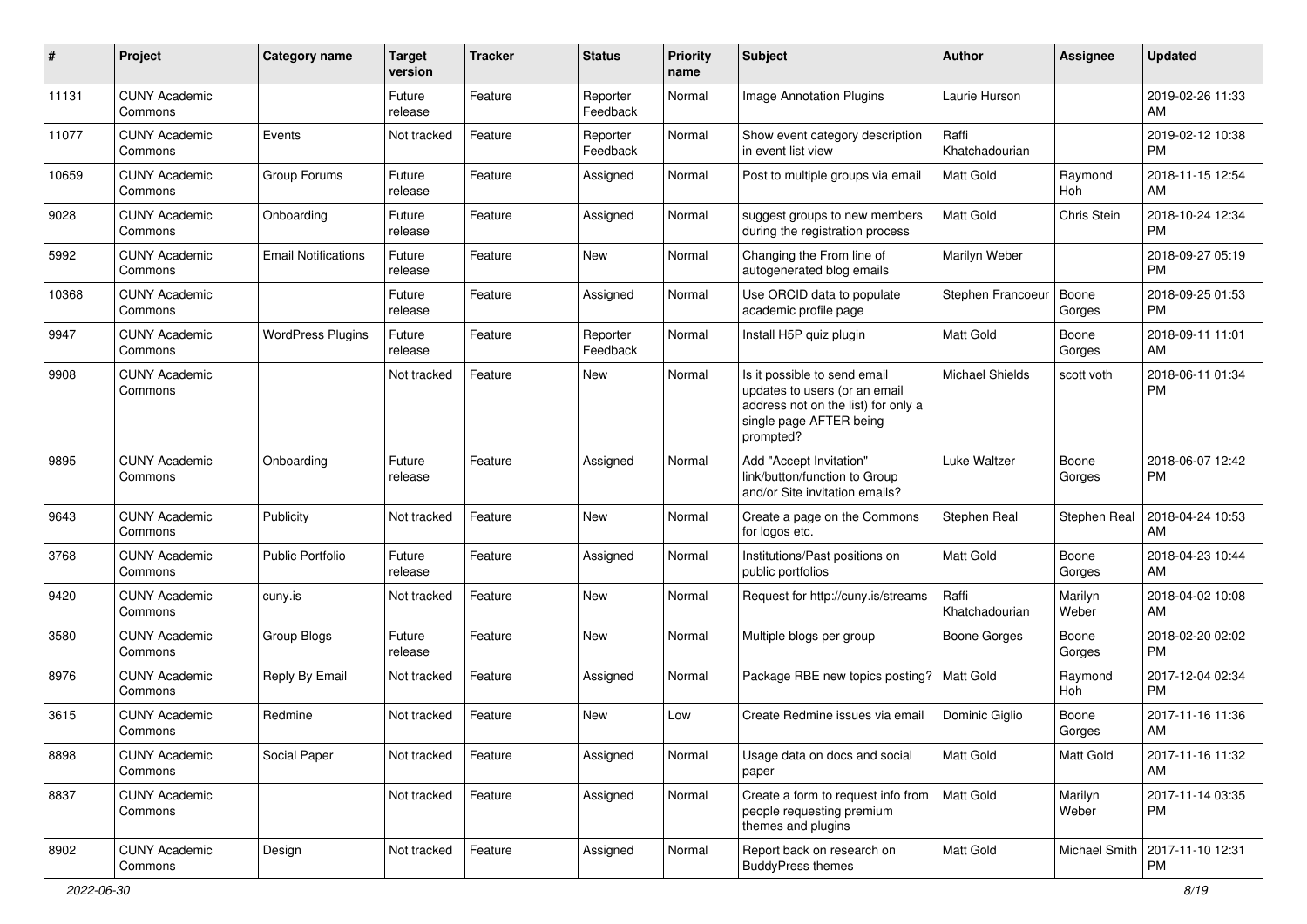| $\#$ | Project                         | <b>Category name</b>      | <b>Target</b><br>version | <b>Tracker</b> | <b>Status</b> | <b>Priority</b><br>name | <b>Subject</b>                                                                    | <b>Author</b>           | Assignee           | <b>Updated</b>                |
|------|---------------------------------|---------------------------|--------------------------|----------------|---------------|-------------------------|-----------------------------------------------------------------------------------|-------------------------|--------------------|-------------------------------|
| 8498 | <b>CUNY Academic</b><br>Commons | <b>WordPress Plugins</b>  | Future<br>release        | Feature        | <b>New</b>    | Low                     | <b>Gravity Forms Email Users</b>                                                  | Raffi<br>Khatchadourian | Matt Gold          | 2017-10-13 12:58<br><b>PM</b> |
| 8756 | <b>CUNY Academic</b><br>Commons | Group Blogs               | Future<br>release        | Feature        | Hold          | Normal                  | Connect multiple blogs to one<br>group?                                           | Matt Gold               | Boone<br>Gorges    | 2017-09-30 10:42<br>AM        |
| 8211 | <b>CUNY Academic</b><br>Commons | <b>WordPress Themes</b>   | Future<br>release        | Feature        | New           | Normal                  | Theme Suggestions: Material<br>Design-Inspired Themes                             | Margaret Galvan         | Margaret<br>Galvan | 2017-08-07 02:48<br><b>PM</b> |
| 7828 | <b>CUNY Academic</b><br>Commons |                           | Not tracked              | Feature        | Assigned      | Normal                  | Theme Assessment 2017                                                             | Margaret Galvan         | Margaret<br>Galvan | 2017-05-02 10:41<br><b>PM</b> |
| 4481 | <b>CUNY Academic</b><br>Commons | Events                    | Future<br>release        | Feature        | <b>New</b>    | Normal                  | Group admins/mods should have<br>the ability to unlink an event from<br>the group | Boone Gorges            | Boone<br>Gorges    | 2017-04-24 03:53<br><b>PM</b> |
| 5316 | <b>CUNY Academic</b><br>Commons | User Experience           | Future<br>release        | Feature        | Assigned      | Normal                  | Prompt user email address<br>updates                                              | <b>Matt Gold</b>        | Stephen Real       | 2016-12-21 03:30<br><b>PM</b> |
| 4980 | <b>CUNY Academic</b><br>Commons | Home Page                 | Future<br>release        | Feature        | Assigned      | Normal                  | CAC Featured Content -- Adding<br>Randomization                                   | <b>Matt Gold</b>        | Boone<br>Gorges    | 2016-12-12 03:01<br><b>PM</b> |
| 6426 | <b>CUNY Academic</b><br>Commons | Spam/Spam<br>Prevention   | Future<br>release        | Feature        | Assigned      | Normal                  | Force captcha on all comments?                                                    | Matt Gold               | Tahir Butt         | 2016-10-24 02:06<br><b>PM</b> |
| 1423 | <b>CUNY Academic</b><br>Commons | BuddyPress (misc)         | Future<br>release        | Feature        | Assigned      | Low                     | Show an avatar for pingback<br>comment activity items                             | Boone Gorges            | <b>Tahir Butt</b>  | 2016-10-24 12:03<br><b>PM</b> |
| 3090 | <b>CUNY Academic</b><br>Commons | Twitter page              | Future<br>release        | Feature        | Assigned      | Normal                  | Prevent Retweets from showing<br>up on Commons twitter page                       | <b>Matt Gold</b>        | <b>Tahir Butt</b>  | 2016-10-24 11:31<br>AM        |
| 5199 | <b>CUNY Academic</b><br>Commons | Social Paper              | Future<br>release        | Feature        | <b>New</b>    | Normal                  | add tables to the SP editor                                                       | Marilyn Weber           |                    | 2016-10-24 11:27<br>AM        |
| 5234 | <b>CUNY Academic</b><br>Commons | Membership                | Future<br>release        | Feature        | Assigned      | Normal                  | Write Unconfirmed patch for WP                                                    | Boone Gorges            | Boone<br>Gorges    | 2016-10-24 11:18<br>AM        |
| 6389 | <b>CUNY Academic</b><br>Commons | <b>BuddyPress Docs</b>    | Future<br>release        | Feature        | <b>New</b>    | Low                     | Make Discussion Area Visible<br>When Editing a Doc                                | Luke Waltzer            | Boone<br>Gorges    | 2016-10-21 04:16<br><b>PM</b> |
| 6332 | <b>CUNY Academic</b><br>Commons | WordPress (misc)          | Future<br>release        | Feature        | <b>New</b>    | Normal                  | Allow uploaded files to be marked<br>as private in an ad hoc way                  | <b>Boone Gorges</b>     |                    | 2016-10-17 11:41<br><b>PM</b> |
| 1417 | <b>CUNY Academic</b><br>Commons | <b>BuddyPress Docs</b>    | Future<br>release        | Feature        | Assigned      | Low                     | <b>Bulk actions for BuddyPress Docs</b>                                           | Boone Gorges            | Boone<br>Gorges    | 2016-10-17 10:41<br><b>PM</b> |
| 2881 | <b>CUNY Academic</b><br>Commons | <b>Public Portfolio</b>   | Future<br>release        | Feature        | Assigned      | Normal                  | Redesign the UX for Profiles                                                      | Chris Stein             | Chris Stein        | 2016-10-13 12:45<br><b>PM</b> |
| 5696 | <b>CUNY Academic</b><br>Commons | Events                    | Future<br>release        | Feature        | Assigned      | Normal                  | Events Calendar - display options<br>calendar aggregation                         | <b>Matt Gold</b>        | Boone<br>Gorges    | 2016-10-13 11:44<br>AM        |
| 6078 | <b>CUNY Academic</b><br>Commons | <b>Blogs (BuddyPress)</b> | Future<br>release        | Feature        | New           | Normal                  | <b>Explore Adding Network Blog</b><br>Metadata Plugin                             | Luke Waltzer            | Luke Waltzer       | 2016-10-11 10:29<br><b>PM</b> |
| 6115 | <b>CUNY Academic</b><br>Commons | Publicity                 | Not tracked              | Feature        | Assigned      | Normal                  | create digital signage for GC                                                     | Matt Gold               | scott voth         | 2016-10-11 10:09<br><b>PM</b> |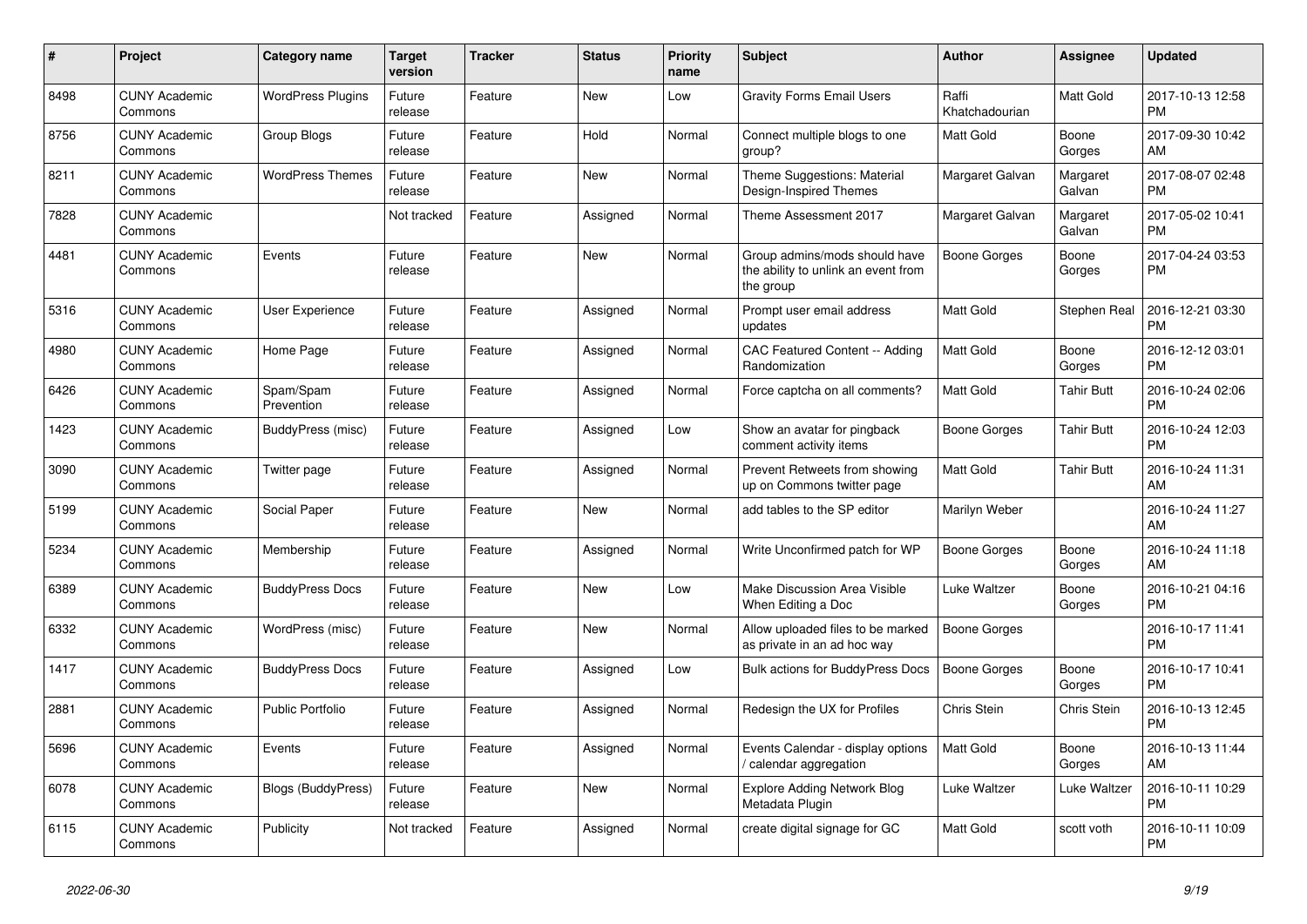| #    | Project                         | <b>Category name</b>           | <b>Target</b><br>version | <b>Tracker</b> | <b>Status</b> | Priority<br>name | <b>Subject</b>                                                                                                                                        | Author              | <b>Assignee</b>     | <b>Updated</b>                |
|------|---------------------------------|--------------------------------|--------------------------|----------------|---------------|------------------|-------------------------------------------------------------------------------------------------------------------------------------------------------|---------------------|---------------------|-------------------------------|
| 5955 | <b>CUNY Academic</b><br>Commons | Outreach                       | Future<br>release        | Feature        | Assigned      | Normal           | Create auto-newsletter for<br>commons members                                                                                                         | <b>Matt Gold</b>    | <b>Luke Waltzer</b> | 2016-08-30 10:34<br>AM        |
| 5679 | <b>CUNY Academic</b><br>Commons | Analytics                      | Not tracked              | Feature        | New           | Normal           | Logged In Users for GA                                                                                                                                | Valerie Townsend    | Valerie<br>Townsend | 2016-06-11 09:49<br>AM        |
| 5489 | <b>CUNY Academic</b><br>Commons | Social Paper                   | Future<br>release        | Feature        | New           | Normal           | Asc/desc sorting for Social Paper<br>directories                                                                                                      | Boone Gorges        |                     | 2016-04-21 10:06<br><b>PM</b> |
| 5053 | <b>CUNY Academic</b><br>Commons | Social Paper                   | Future<br>release        | Feature        | <b>New</b>    | Low              | Scrollable menu to add readers<br>(SP suggestion #4)                                                                                                  | Marilyn Weber       | Samantha<br>Raddatz | 2016-04-21 05:21<br><b>PM</b> |
| 5397 | <b>CUNY Academic</b><br>Commons | Social Paper                   | Future<br>release        | Feature        | <b>New</b>    | Normal           | frustrating to have to<br>enable/disable in SP                                                                                                        | Marilyn Weber       | Samantha<br>Raddatz | 2016-04-20 03:39<br><b>PM</b> |
| 3657 | <b>CUNY Academic</b><br>Commons | WordPress (misc)               | Not tracked              | Feature        | New           | Normal           | Create alert for GC email<br>addresses                                                                                                                | <b>Matt Gold</b>    | Matt Gold           | 2016-04-14 11:29<br><b>PM</b> |
| 5225 | <b>CUNY Academic</b><br>Commons | Registration                   | Future<br>release        | Feature        | Assigned      | Normal           | On-boarding Issues                                                                                                                                    | Luke Waltzer        | Samantha<br>Raddatz | 2016-02-12 02:58<br><b>PM</b> |
| 5205 | <b>CUNY Academic</b><br>Commons | Social Paper                   | Future<br>release        | Feature        | <b>New</b>    | Normal           | Social Paper folders                                                                                                                                  | Marilyn Weber       |                     | 2016-02-11 10:24<br><b>PM</b> |
| 5058 | <b>CUNY Academic</b><br>Commons | Social Paper                   | Future<br>release        | Feature        | New           | Low              | Can there be a clearer signal that<br>even when comments have<br>already been made you add<br>comments by clicking on the side?<br>(SP suggestion #5) | Marilyn Weber       | Samantha<br>Raddatz | 2016-02-11 10:24<br><b>PM</b> |
| 5052 | <b>CUNY Academic</b><br>Commons | Social Paper                   | Future<br>release        | Feature        | <b>New</b>    | Low              | Sentence by sentence or line by<br>line comments (SP suggestion #3)                                                                                   | Marilyn Weber       | Boone<br>Gorges     | 2016-02-11 10:24<br><b>PM</b> |
| 3230 | <b>CUNY Academic</b><br>Commons | Internal Tools and<br>Workflow | Not tracked              | Feature        | Assigned      | High             | Scripts for quicker<br>provisioning/updating of<br>development environments                                                                           | <b>Boone Gorges</b> | Boone<br>Gorges     | 2016-01-26 04:54<br><b>PM</b> |
| 1167 | <b>CUNY Academic</b><br>Commons | <b>Email Invitations</b>       | Future<br>release        | Feature        | <b>New</b>    | Low              | Allow email invitations to be resent                                                                                                                  | <b>Boone Gorges</b> | Boone<br>Gorges     | 2015-11-12 12:53<br>AM        |
| 1105 | <b>CUNY Academic</b><br>Commons | WordPress (misc)               | Future<br>release        | Feature        | Assigned      | Normal           | Rephrase Blog Privacy Options                                                                                                                         | <b>Matt Gold</b>    | Samantha<br>Raddatz | 2015-11-09 06:19<br><b>PM</b> |
| 554  | <b>CUNY Academic</b><br>Commons | BuddyPress (misc)              | Future<br>release        | Feature        | Assigned      | Normal           | Add Trackback notifications to<br>site-wide activity feed                                                                                             | <b>Matt Gold</b>    | Boone<br>Gorges     | 2015-11-09 06:19<br><b>PM</b> |
| 365  | <b>CUNY Academic</b><br>Commons | WordPress (misc)               | Future<br>release        | Feature        | Assigned      | Normal           | <b>Create Mouseover Tooltips</b><br>throughout Site                                                                                                   | Matt Gold           | Chris Stein         | 2015-11-09 06:18<br><b>PM</b> |
| 497  | <b>CUNY Academic</b><br>Commons | <b>WordPress Plugins</b>       | Future<br>release        | Feature        | Assigned      | Normal           | Drag and Drop Ordering on<br>Gallery Post Plugin                                                                                                      | Matt Gold           | Ron Rennick         | 2015-11-09 06:18<br><b>PM</b> |
| 287  | <b>CUNY Academic</b><br>Commons | WordPress (misc)               | Future<br>release        | Feature        | Assigned      | Normal           | Create troubleshooting tool for<br>account sign-up                                                                                                    | Matt Gold           | Boone<br>Gorges     | 2015-11-09 06:17<br><b>PM</b> |
| 2523 | <b>CUNY Academic</b><br>Commons | <b>BuddyPress Docs</b>         | Future<br>release        | Feature        | Assigned      | Normal           | Allow Users to Upload Images to<br>BP Docs                                                                                                            | Matt Gold           | Boone<br>Gorges     | 2015-11-09 06:14<br>PM        |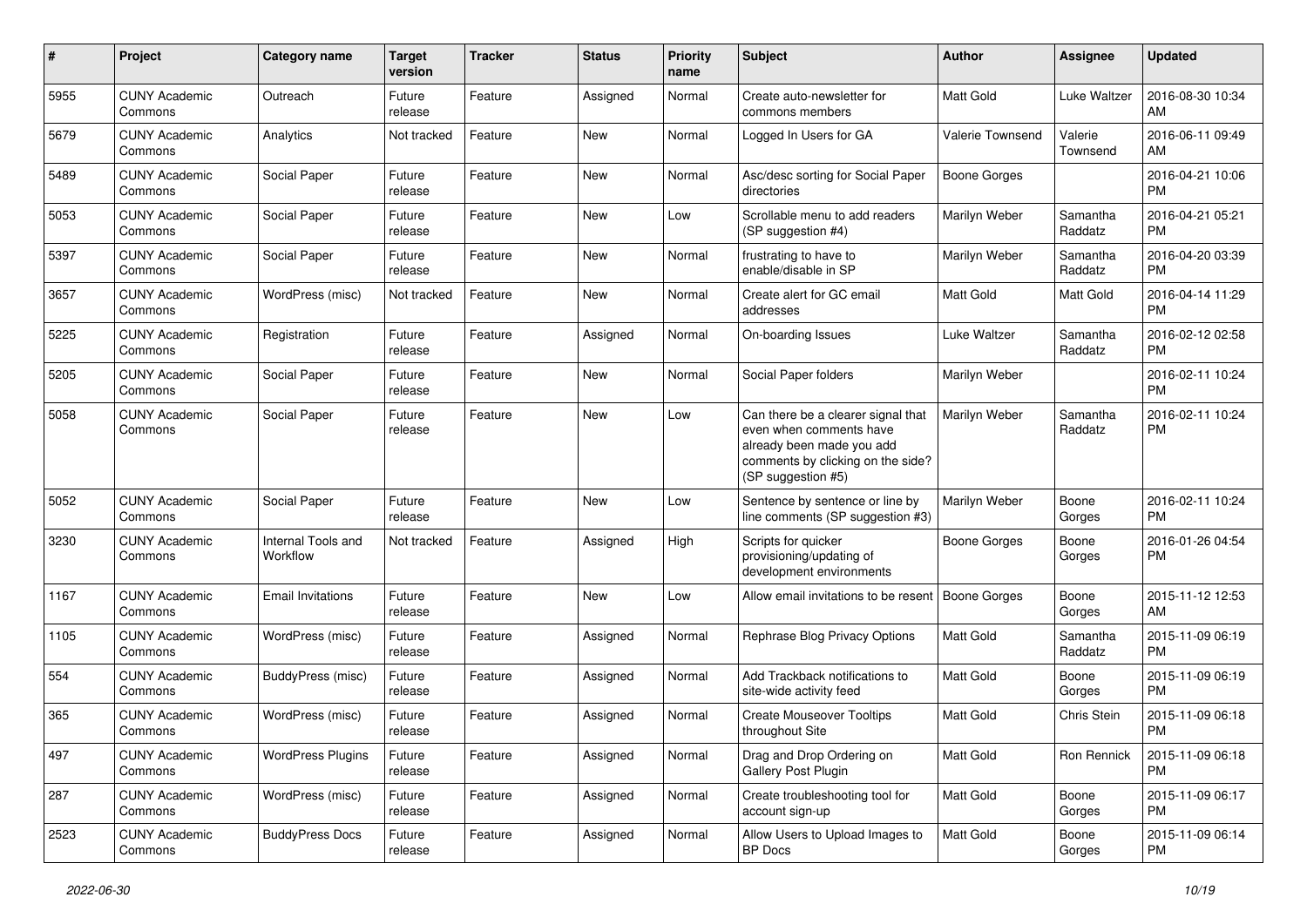| #    | Project                         | <b>Category name</b>       | <b>Target</b><br>version | <b>Tracker</b> | <b>Status</b>        | Priority<br>name | <b>Subject</b>                                                                | <b>Author</b>       | <b>Assignee</b>     | <b>Updated</b>                |
|------|---------------------------------|----------------------------|--------------------------|----------------|----------------------|------------------|-------------------------------------------------------------------------------|---------------------|---------------------|-------------------------------|
| 1744 | <b>CUNY Academic</b><br>Commons | <b>BuddyPress Docs</b>     | Future<br>release        | Feature        | Assigned             | Normal           | Spreadsheet-style Docs                                                        | <b>Boone Gorges</b> | Boone<br>Gorges     | 2015-11-09 06:13<br><b>PM</b> |
| 1460 | <b>CUNY Academic</b><br>Commons | Analytics                  | Future<br>release        | Feature        | Assigned             | Normal           | <b>Update System Report</b>                                                   | <b>Brian Foote</b>  | Boone<br>Gorges     | 2015-11-09 06:13<br><b>PM</b> |
| 2610 | <b>CUNY Academic</b><br>Commons | Group Invitations          | Future<br>release        | Feature        | Assigned             | Low              | Request: Custom invitation<br>message to group invites                        | local admin         | Boone<br>Gorges     | 2015-11-09 06:13<br><b>PM</b> |
| 2325 | <b>CUNY Academic</b><br>Commons | <b>BuddyPress</b> (misc)   | Future<br>release        | Feature        | Assigned             | Low              | Profile should have separate fields<br>for first/last names                   | local admin         | Boone<br>Gorges     | 2015-11-09 06:09<br>PM.       |
| 2013 | <b>CUNY Academic</b><br>Commons | <b>Public Portfolio</b>    | Future<br>release        | Feature        | Assigned             | Low              | Have Profile Privacy Options show<br>up only for filled-in fields             | Matt Gold           | Boone<br>Gorges     | 2015-11-09 06:09<br><b>PM</b> |
| 1165 | <b>CUNY Academic</b><br>Commons | <b>Email Invitations</b>   | Future<br>release        | Feature        | Assigned             | Low              | Allow saved lists of invitees under<br>Send Invites                           | <b>Boone Gorges</b> | Boone<br>Gorges     | 2015-11-09 06:03<br><b>PM</b> |
| 1166 | <b>CUNY Academic</b><br>Commons | <b>Email Invitations</b>   | Future<br>release        | Feature        | New                  | Low              | Better organizational tools for Sent<br>Invites                               | Boone Gorges        | Boone<br>Gorges     | 2015-11-09 06:02<br>PM.       |
| 333  | <b>CUNY Academic</b><br>Commons | <b>Email Notifications</b> | Future<br>release        | Feature        | Assigned             | Low              | Delay Forum Notification Email<br>Delivery Until After Editing Period<br>Ends | <b>Matt Gold</b>    | Raymond<br>Hoh      | 2015-11-09 06:01<br>PM.       |
| 1456 | <b>CUNY Academic</b><br>Commons | Group Invitations          | Future<br>release        | Feature        | Reporter<br>Feedback | Low              | Invite to Group Button from Profile<br>Field                                  | <b>Matt Gold</b>    | Samantha<br>Raddatz | 2015-11-09 05:59<br><b>PM</b> |
| 481  | <b>CUNY Academic</b><br>Commons | Groups (misc)              | Future<br>release        | Feature        | Assigned             | Normal           | ability to archive inactive groups<br>and blogs                               | Michael Mandiberg   | Samantha<br>Raddatz | 2015-11-09 05:56<br><b>PM</b> |
| 519  | <b>CUNY Academic</b><br>Commons | <b>BuddyPress Docs</b>     | Future<br>release        | Feature        | Assigned             | Low              | TOC for individual docs - for new<br>BP "wiki-like" plugin                    | scott voth          | Boone<br>Gorges     | 2015-11-09 05:54<br><b>PM</b> |
| 1192 | <b>CUNY Academic</b><br>Commons | <b>Group Files</b>         | Future<br>release        | Feature        | Assigned             | Low              | When posting group files, allow<br>users to add a category without<br>saving  | <b>Matt Gold</b>    | Raymond<br>Hoh      | 2015-11-09 05:53<br>PM.       |
| 1422 | <b>CUNY Academic</b><br>Commons | <b>BuddyPress Docs</b>     | Future<br>release        | Feature        | Assigned             | Normal           | Make "created Doc" activity icons<br>non-mini                                 | Boone Gorges        | Boone<br>Gorges     | 2015-11-09 05:48<br>PM.       |
| 653  | <b>CUNY Academic</b><br>Commons | Group Blogs                | Future<br>release        | Feature        | Assigned             | Normal           | Redesign Integration of Groups<br>and Blogs                                   | <b>Matt Gold</b>    | Samantha<br>Raddatz | 2015-11-09 05:40<br><b>PM</b> |
| 618  | <b>CUNY Academic</b><br>Commons | <b>BuddyPress Docs</b>     | Future<br>release        | Feature        | Assigned             | Normal           | BuddyPress Docs: export formats                                               | Boone Gorges        | Boone<br>Gorges     | 2015-11-09 05:38<br><b>PM</b> |
| 310  | <b>CUNY Academic</b><br>Commons | <b>BuddyPress (misc)</b>   | Future<br>release        | Feature        | Assigned             | LOW              | <b>Friend Request Email</b>                                                   | Matt Gold           | Samantha<br>Raddatz | 2015-11-09 05:08<br>PM        |
| 308  | <b>CUNY Academic</b><br>Commons | Registration               | Future<br>release        | Feature        | New                  | Normal           | Group recommendations for<br>signup process                                   | <b>Boone Gorges</b> | Samantha<br>Raddatz | 2015-11-09 05:07<br>PM        |
| 3473 | <b>CUNY Academic</b><br>Commons | User Experience            | Future<br>release        | Feature        | Assigned             | Normal           | Commons profile: Add help info<br>about "Positions" replacing "title"         | Keith Miyake        | Samantha<br>Raddatz | 2015-11-09 02:28<br><b>PM</b> |
| 3517 | <b>CUNY Academic</b><br>Commons | My Commons                 | Future<br>release        | Feature        | Assigned             | Normal           | Mute/Unmute My Commons<br>updates                                             | Matt Gold           | Raymond<br>Hoh      | 2015-11-09 01:19<br><b>PM</b> |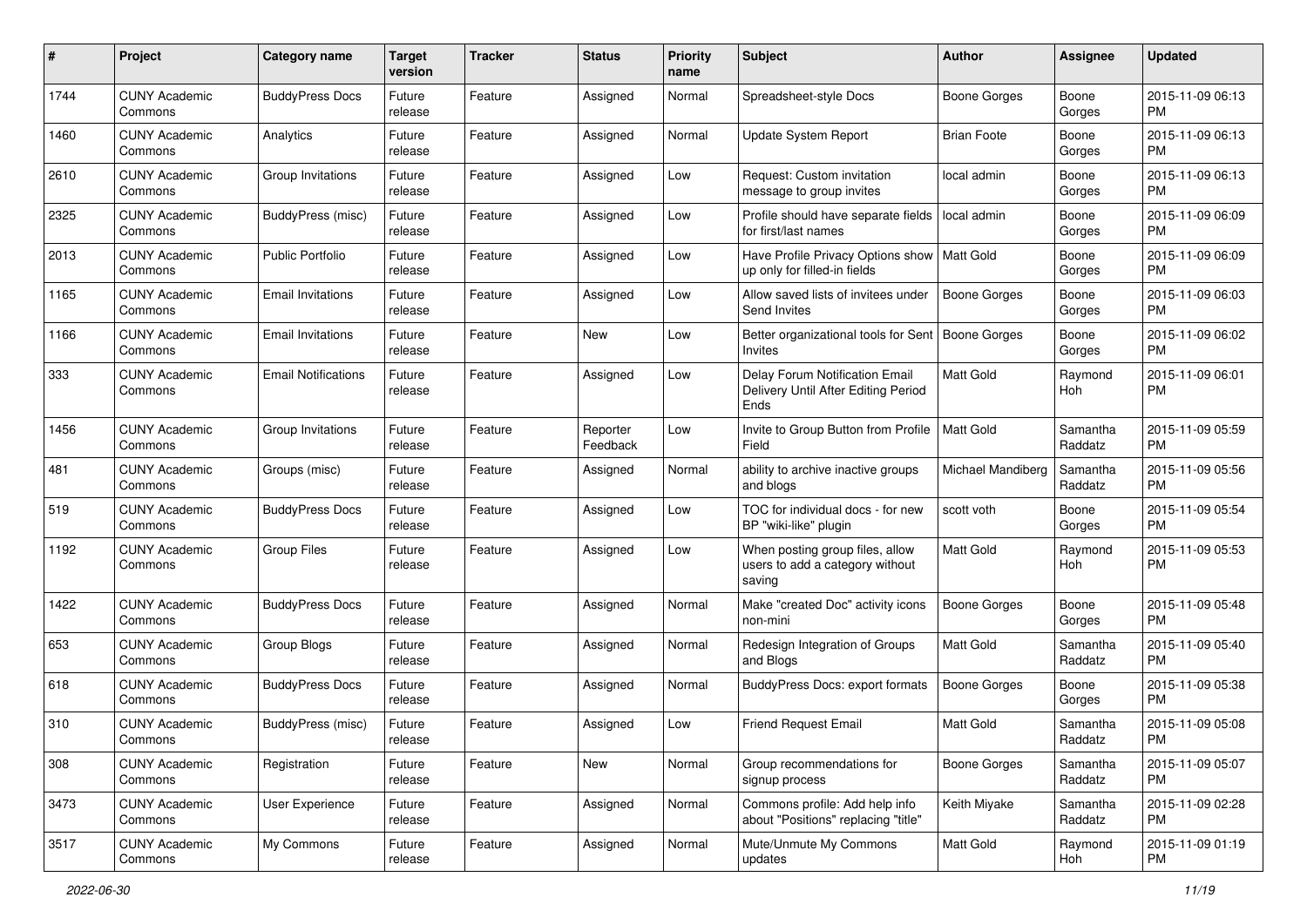| #    | Project                         | <b>Category name</b>     | <b>Target</b><br>version | <b>Tracker</b> | <b>Status</b> | <b>Priority</b><br>name | <b>Subject</b>                                                                 | Author           | <b>Assignee</b>   | <b>Updated</b>                |
|------|---------------------------------|--------------------------|--------------------------|----------------|---------------|-------------------------|--------------------------------------------------------------------------------|------------------|-------------------|-------------------------------|
| 3192 | <b>CUNY Academic</b><br>Commons | Group Forums             | Future<br>release        | Feature        | Assigned      | Normal                  | Customizable forum views for<br>bbPress 2.x group forums                       | Boone Gorges     | Raymond<br>Hoh    | 2015-11-09 12:47<br>PM.       |
| 4238 | <b>CUNY Academic</b><br>Commons | Events                   | Future<br>release        | Feature        | Assigned      | Normal                  | Copy Events to Other Groups?                                                   | <b>Matt Gold</b> | Boone<br>Gorges   | 2015-07-02 10:08<br>AM        |
| 4053 | <b>CUNY Academic</b><br>Commons | Events                   | Future<br>release        | Feature        | Assigned      | Normal                  | Create new tab for past events                                                 | Matt Gold        | Boone<br>Gorges   | 2015-05-12 02:10<br><b>PM</b> |
| 3536 | <b>CUNY Academic</b><br>Commons | My Commons               | Future<br>release        | Feature        | Assigned      | Normal                  | Infinite Scroll on My Commons<br>page                                          | <b>Matt Gold</b> | Raymond<br>Hoh    | 2015-04-13 04:42<br><b>PM</b> |
| 3662 | <b>CUNY Academic</b><br>Commons | <b>SEO</b>               | Future<br>release        | Feature        | Assigned      | Normal                  | Duplicate Content/SEO/Google<br>issues                                         | <b>Matt Gold</b> | Raymond<br>Hoh    | 2015-04-13 04:37<br><b>PM</b> |
| 370  | <b>CUNY Academic</b><br>Commons | Registration             | Future<br>release        | Feature        | Assigned      | High                    | Guest Accounts                                                                 | <b>Matt Gold</b> | Matt Gold         | 2015-04-09 09:33<br><b>PM</b> |
| 3770 | <b>CUNY Academic</b><br>Commons | <b>Public Portfolio</b>  | Future<br>release        | Feature        | Assigned      | Normal                  | Improve Layout/Formatting of<br>Positions Area on Public Portfolios            | <b>Matt Gold</b> | Chris Stein       | 2015-04-01 09:17<br><b>PM</b> |
| 3308 | <b>CUNY Academic</b><br>Commons | Group Invitations        | Future<br>release        | Feature        | Assigned      | Normal                  | Allow members to rescind group<br>invitations                                  | Matt Gold        | Boone<br>Gorges   | 2015-04-01 08:53<br>PM.       |
| 3759 | <b>CUNY Academic</b><br>Commons | WordPress (misc)         | Future<br>release        | Feature        | Assigned      | Normal                  | Review Interface for Adding Users<br>to Blogs                                  | Matt Gold        | Boone<br>Gorges   | 2015-03-24 05:52<br><b>PM</b> |
| 3042 | <b>CUNY Academic</b><br>Commons | <b>Public Portfolio</b>  | Future<br>release        | Feature        | Assigned      | Normal                  | Browsing member interests                                                      | Matt Gold        | Boone<br>Gorges   | 2015-03-21 09:04<br><b>PM</b> |
| 2754 | <b>CUNY Academic</b><br>Commons | Design                   | Future<br>release        | Feature        | Assigned      | Normal                  | Determine strategy for CAC logo<br>handling in top header                      | Micki Kaufman    | Chris Stein       | 2015-01-05 08:53<br><b>PM</b> |
| 2832 | <b>CUNY Academic</b><br>Commons | <b>Public Portfolio</b>  | Future<br>release        | Feature        | Assigned      | Normal                  | Improve interface for (not)<br>auto-linking profile fields                     | Boone Gorges     | Chris Stein       | 2015-01-05 08:52<br><b>PM</b> |
| 2753 | <b>CUNY Academic</b><br>Commons | <b>Public Portfolio</b>  | Future<br>release        | Feature        | New           | Normal                  | Create actual actual tagification in<br>academic interests and other<br>fields | Micki Kaufman    | Boone<br>Gorges   | 2015-01-05 08:52<br><b>PM</b> |
| 364  | <b>CUNY Academic</b><br>Commons | <b>WordPress Plugins</b> | Future<br>release        | Feature        | New           | Normal                  | <b>Bulletin Board</b>                                                          | <b>Matt Gold</b> |                   | 2015-01-05 08:50<br><b>PM</b> |
| 1562 | <b>CUNY Academic</b><br>Commons | <b>WordPress Plugins</b> | Future<br>release        | Feature        | Assigned      | Low                     | Play with NYT Collaborative<br>Authoring Tool                                  | Matt Gold        | Boone<br>Gorges   | 2015-01-05 08:47<br><b>PM</b> |
| 658  | <b>CUNY Academic</b><br>Commons | <b>WordPress Plugins</b> | Future<br>release        | Feature        | Assigned      | Normal                  | Rebulid Sitewide Tag Suggestion                                                | <b>Matt Gold</b> | Boone<br>Gorges   | 2015-01-05 08:47<br><b>PM</b> |
| 412  | <b>CUNY Academic</b><br>Commons | <b>WordPress Themes</b>  | Future<br>release        | Feature        | Assigned      | Normal                  | <b>Featured Themes</b>                                                         | Matt Gold        | Dominic<br>Giglio | 2015-01-05 08:44<br>PM        |
| 3475 | <b>CUNY Academic</b><br>Commons | Events                   | Future<br>release        | Feature        | Assigned      | Normal                  | Request to add plugin to<br>streamline room<br>booking/appointment booking     | Naomi Barrettara | Boone<br>Gorges   | 2014-12-01 05:14<br>PM        |
| 3193 | <b>CUNY Academic</b><br>Commons | Group Forums             | Future<br>release        | Feature        | Assigned      | Normal                  | bbPress 2.x dynamic roles and<br>RBE                                           | Boone Gorges     | Boone<br>Gorges   | 2014-09-30 01:30<br><b>PM</b> |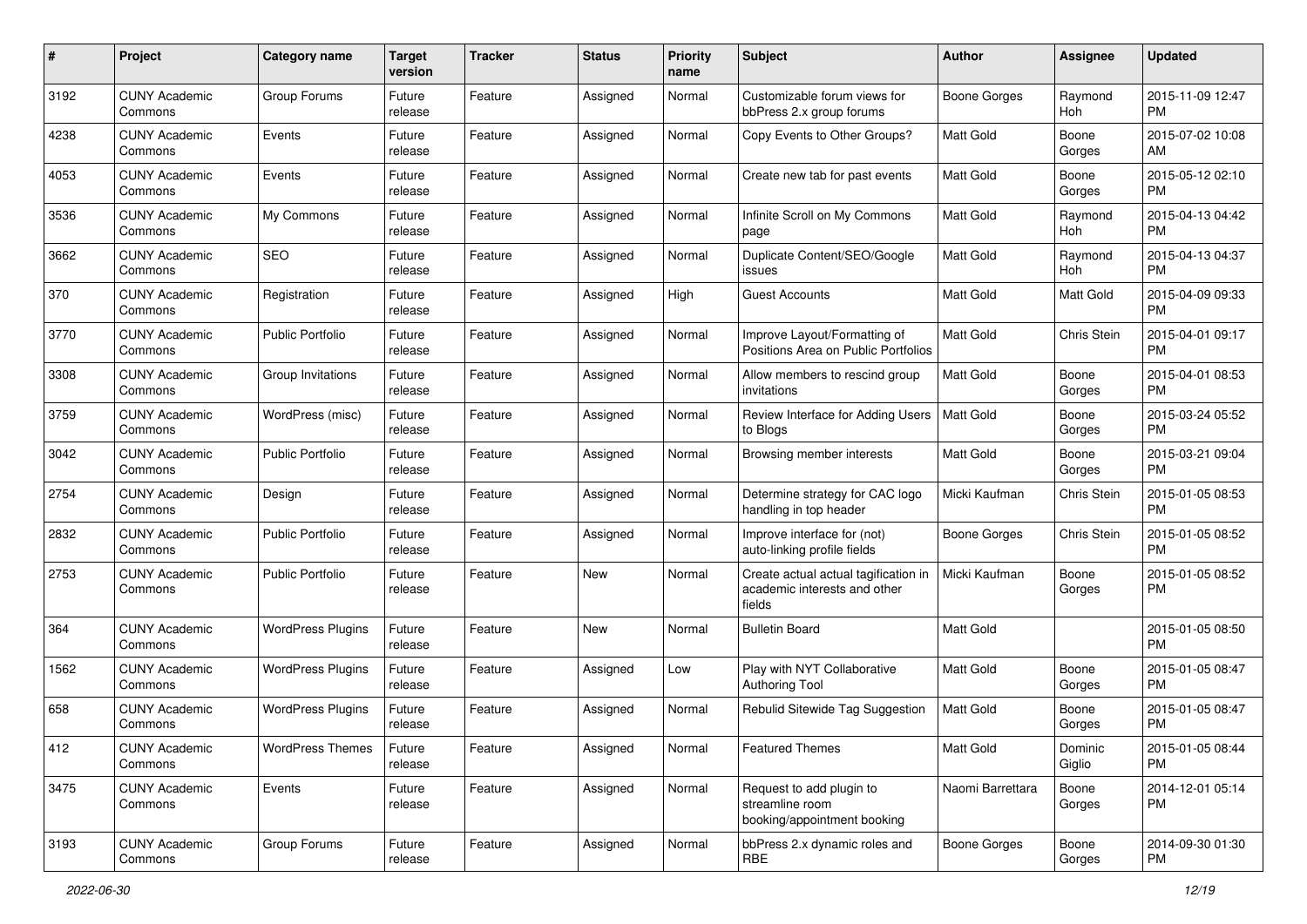| #    | Project                         | <b>Category name</b>     | <b>Target</b><br>version | <b>Tracker</b> | <b>Status</b>        | <b>Priority</b><br>name | <b>Subject</b>                                                        | Author              | <b>Assignee</b>     | <b>Updated</b>                |
|------|---------------------------------|--------------------------|--------------------------|----------------|----------------------|-------------------------|-----------------------------------------------------------------------|---------------------|---------------------|-------------------------------|
| 3458 | <b>CUNY Academic</b><br>Commons | Groups (misc)            | Future<br>release        | Feature        | Assigned             | Normal                  | Filter Members of Group by<br>Campus                                  | Michael Smith       | Samantha<br>Raddatz | 2014-09-26 08:32<br>PM.       |
| 3330 | <b>CUNY Academic</b><br>Commons | My Commons               | Future<br>release        | Feature        | Assigned             | Normal                  | "Commons Information" tool                                            | <b>Boone Gorges</b> | Chris Stein         | 2014-09-22 08:46<br><b>PM</b> |
| 2223 | <b>CUNY Academic</b><br>Commons | <b>WordPress Plugins</b> | Future<br>release        | Feature        | Assigned             | Low                     | Add Participad to the CUNY<br><b>Academic Commons</b>                 | Matt Gold           | Boone<br>Gorges     | 2014-09-17 10:03<br><b>PM</b> |
| 3354 | <b>CUNY Academic</b><br>Commons | <b>Group Files</b>       | Future<br>release        | Feature        | Assigned             | Low                     | Allow Group Download of Multiple<br><b>Selected Files</b>             | <b>Matt Gold</b>    | Chris Stein         | 2014-08-01 08:50<br>AM        |
| 3220 | <b>CUNY Academic</b><br>Commons | <b>Public Portfolio</b>  | Future<br>release        | Feature        | Assigned             | Normal                  | Add indent/outdent option to<br>Formatting Buttons on Profile<br>Page | <b>Matt Gold</b>    | Boone<br>Gorges     | 2014-05-21 10:39<br>PM        |
| 1888 | <b>CUNY Academic</b><br>Commons | Home Page                | Future<br>release        | Feature        | Assigned             | Normal                  | Refactor BP MPO Activity Filter to<br>support proper pagination       | Sarah Morgano       | Boone<br>Gorges     | 2014-05-01 07:11<br><b>PM</b> |
| 1983 | <b>CUNY Academic</b><br>Commons | Home Page                | Future<br>release        | Feature        | Assigned             | Low                     | Media Library integration with<br>Featured Content plugin             | Boone Gorges        | Dominic<br>Giglio   | 2014-03-17 10:34<br>AM        |
| 3080 | <b>CUNY Academic</b><br>Commons | <b>Group Files</b>       | Future<br>release        | Feature        | Assigned             | Low                     | Create a system to keep track of<br>file changes                      | <b>Matt Gold</b>    | Boone<br>Gorges     | 2014-02-26 10:04<br><b>PM</b> |
| 3048 | <b>CUNY Academic</b><br>Commons | <b>Public Portfolio</b>  | Future<br>release        | Feature        | New                  | Low                     | Images for rich text profile fields                                   | <b>Boone Gorges</b> | Boone<br>Gorges     | 2014-02-19 12:56<br><b>PM</b> |
| 2571 | <b>NYCDH Community</b><br>Site  |                          |                          | Feature        | Assigned             | Normal                  | Add Google custom search box to<br>homepage                           | <b>Mark Newton</b>  | Raymond<br>Hoh      | 2013-05-18 07:49<br><b>PM</b> |
| 2574 | <b>NYCDH Community</b><br>Site  |                          |                          | Feature        | Assigned             | Normal                  | Add Way to Upload Files to<br>Groups                                  | <b>Mark Newton</b>  | Raymond<br>Hoh      | 2013-05-18 07:46<br><b>PM</b> |
| 2573 | <b>NYCDH Community</b><br>Site  |                          |                          | Feature        | Reporter<br>Feedback | Normal                  | Add dh_nyc twitter list feed to site                                  | Mark Newton         | Matt Gold           | 2013-05-16 11:42<br><b>PM</b> |
| 2577 | <b>NYCDH Community</b><br>Site  |                          |                          | Feature        | Assigned             | Low                     | Investigate Potential to Add Links<br>to the Forum                    | <b>Mark Newton</b>  | Alex Gil            | 2013-05-16 09:40<br><b>PM</b> |
| 940  | <b>CUNY Academic</b><br>Commons | Redmine                  | Future<br>release        | Feature        | Assigned             | Low                     | Communication with users after<br>releases                            | Matt Gold           | Dominic<br>Giglio   | 2012-09-09 04:36<br><b>PM</b> |
| 1508 | <b>CUNY Academic</b><br>Commons | WordPress (misc)         | Future<br>release        | Feature        | Assigned             | Normal                  | Share login cookies across<br>mapped domains                          | Boone Gorges        | Boone<br>Gorges     | 2012-07-02 12:12<br><b>PM</b> |
| 599  | <b>CUNY Academic</b><br>Commons | <b>BuddyPress (misc)</b> | Future<br>release        | Feature        | Assigned             | Normal                  | Consider adding rating plugins for<br><b>BuddyPress/BBPress</b>       | <b>Matt Gold</b>    | Boone<br>Gorges     | 2011-08-22 06:50<br>PM        |
| 585  | <b>CUNY Academic</b><br>Commons | Group Forums             | Future<br>release        | Feature        | Assigned             | Normal                  | Merge Forum Topics                                                    | Sarah Morgano       | Boone<br>Gorges     | 2011-07-06 04:11<br><b>PM</b> |
| 635  | <b>CUNY Academic</b><br>Commons | <b>BuddyPress (misc)</b> | Future<br>release        | Feature        | Assigned             | Normal                  | Big Blue Button -<br>Videoconferencing in Groups and<br><b>Blogs</b>  | Matt Gold           | Boone<br>Gorges     | 2011-03-14 03:24<br>PM        |
| 500  | <b>CUNY Academic</b><br>Commons | <b>BuddyPress (misc)</b> | Future<br>release        | Feature        | Assigned             | Normal                  | Export Group Data                                                     | Matt Gold           | Boone<br>Gorges     | 2010-12-19 12:09<br>PM        |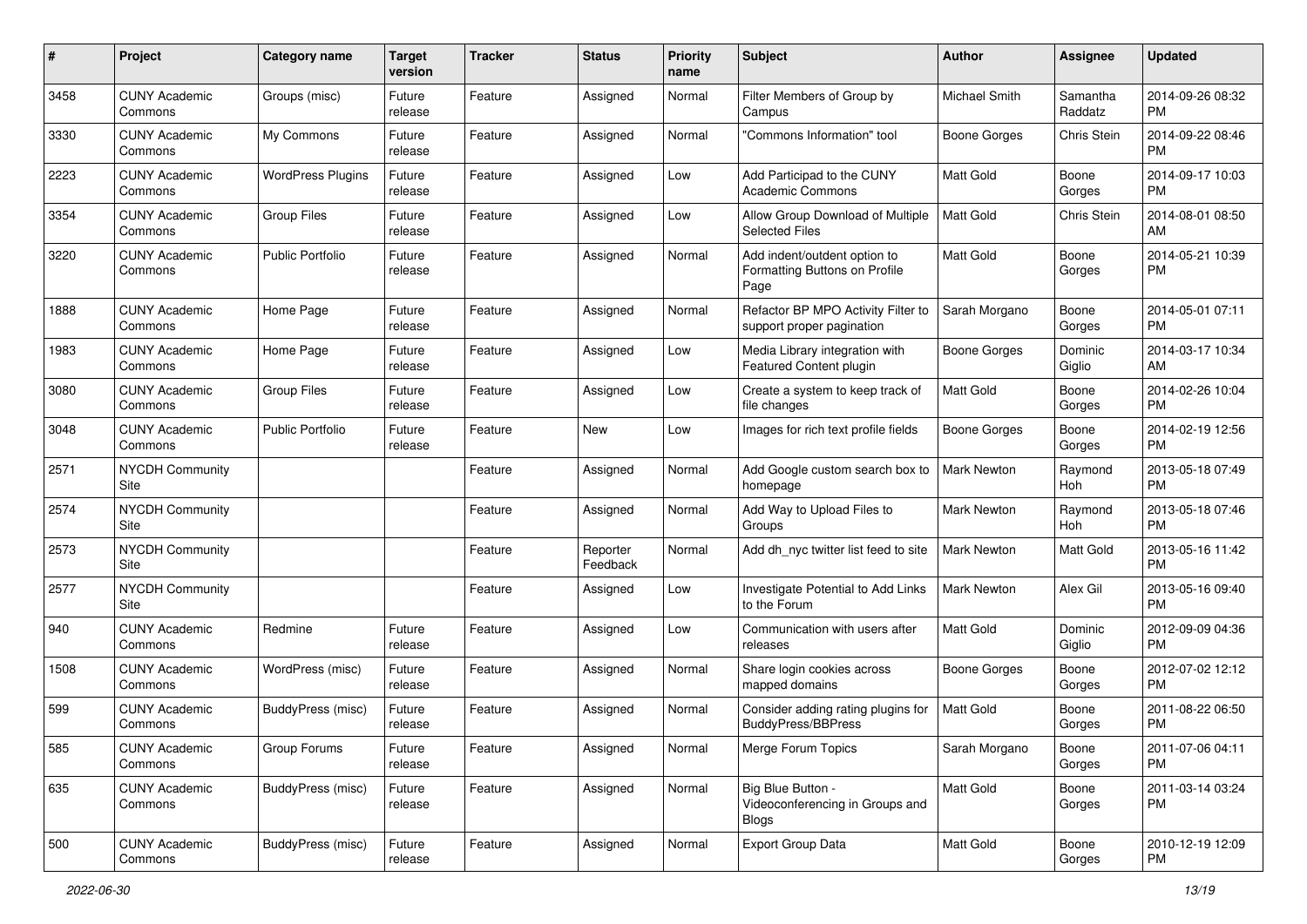| #     | <b>Project</b>                  | Category name            | <b>Target</b><br>version | <b>Tracker</b> | <b>Status</b>        | <b>Priority</b><br>name | <b>Subject</b>                                                    | Author           | Assignee        | <b>Updated</b>                |
|-------|---------------------------------|--------------------------|--------------------------|----------------|----------------------|-------------------------|-------------------------------------------------------------------|------------------|-----------------|-------------------------------|
| 435   | <b>CUNY Academic</b><br>Commons | BuddyPress (misc)        | Future<br>release        | Feature        | Assigned             | Normal                  | Include Avatar Images in Forum<br><b>Post Notification Emails</b> | <b>Matt Gold</b> | Boone<br>Gorges | 2010-12-08 12:40<br><b>PM</b> |
| 377   | <b>CUNY Academic</b><br>Commons | BuddyPress (misc)        | Future<br>release        | Feature        | Assigned             | Normal                  | Like buttons                                                      | <b>Matt Gold</b> | Boone<br>Gorges | 2010-11-16 05:13<br><b>PM</b> |
| 58    | <b>CUNY Academic</b><br>Commons | BuddyPress (misc)        | Future<br>release        | Feature        | Assigned             | Low                     | Make member search sortable by<br>last name                       | Roberta Brody    | Boone<br>Gorges | 2010-08-26 02:38<br><b>PM</b> |
| 15169 | <b>CUNY Academic</b><br>Commons |                          | 2.0.3                    | Support        | Reporter<br>Feedback | Normal                  | new Prelude website zipfiles for<br>custom theme and other files. | Marilyn Weber    |                 | 2022-06-29 11:32<br>AM        |
| 15655 | <b>CUNY Academic</b><br>Commons |                          | 2.0.3                    | Support        | Reporter<br>Feedback | Normal                  | Event Aggregator plugin?                                          | Marilyn Weber    |                 | 2022-06-29 11:32<br>AM        |
| 13946 | <b>CUNY Academic</b><br>Commons | <b>WordPress Plugins</b> | 2.1.0                    | Support        | Assigned             | Normal                  | <b>Custom Embed handler For</b><br>OneDrive files                 | scott voth       | Raymond<br>Hoh  | 2022-05-26 10:46<br>AM        |
| 16110 | <b>CUNY Academic</b><br>Commons |                          |                          | Support        | Reporter<br>Feedback | Normal                  | remove Creative Commons<br>license from pages?                    | Marilyn Weber    | Raymond<br>Hoh  | 2022-05-17 06:11<br><b>PM</b> |
| 16099 | <b>CUNY Academic</b><br>Commons |                          |                          | Support        | Reporter<br>Feedback | Normal                  | request for Newsletter Glue                                       | Marilyn Weber    |                 | 2022-05-13 12:14<br><b>PM</b> |
| 15685 | <b>CUNY Academic</b><br>Commons |                          |                          | Support        | <b>New</b>           | High                    | problem with chrome?                                              | Marilyn Weber    |                 | 2022-04-25 03:40<br><b>PM</b> |
| 15816 | <b>CUNY Academic</b><br>Commons |                          | Not tracked              | Support        | <b>New</b>           | Normal                  | slow loading at SPS                                               | Marilyn Weber    |                 | 2022-04-05 01:26<br><b>PM</b> |
| 15767 | <b>CUNY Academic</b><br>Commons | WordPress (misc)         |                          | Support        | New                  | Normal                  | Site loading slowly                                               | scott voth       | Boone<br>Gorges | 2022-04-04 08:56<br><b>PM</b> |
| 15565 | <b>CUNY Academic</b><br>Commons |                          |                          | Support        | <b>New</b>           | Normal                  | Events - send updates to an email<br>listserv                     | Marilyn Weber    |                 | 2022-03-10 01:06<br><b>PM</b> |
| 15370 | <b>CUNY Academic</b><br>Commons |                          |                          | Support        | Reporter<br>Feedback | Normal                  | All-in-One Event Calendar?                                        | Marilyn Weber    |                 | 2022-02-17 11:03<br>AM        |
| 15176 | <b>CUNY Academic</b><br>Commons |                          | Not tracked              | Support        | Reporter<br>Feedback | Normal                  | Archiving Q Writing & Old<br>Wordpress Sites on the Commons       | Laurie Hurson    |                 | 2022-02-08 10:28<br>AM        |
| 15260 | <b>CUNY Academic</b><br>Commons |                          |                          | Support        | Reporter<br>Feedback | Normal                  | Diacritical markings   European<br><b>Stages</b>                  | Marilyn Weber    |                 | 2022-02-04 08:16<br>AM        |
| 15045 | <b>CUNY Academic</b><br>Commons |                          |                          | Support        | <b>New</b>           | Normal                  | no result for KCeL in the search<br>box on the commons            | Marilyn Weber    |                 | 2021-12-10 11:29<br>AM        |
| 14994 | <b>CUNY Academic</b><br>Commons | cdev.gc.cuny.edu         | Not tracked              | Support        | In Progress          | Normal                  | Clear Cache on CDEV                                               | scott voth       | Raymond<br>Hoh  | 2021-12-07 03:51<br><b>PM</b> |
| 14983 | <b>CUNY Academic</b><br>Commons | WordPress (misc)         | Not tracked              | Support        | Reporter<br>Feedback | Normal                  | 'Read More" tag not working                                       | Rebecca Krisel   | Raymond<br>Hoh  | 2021-11-23 01:17<br><b>PM</b> |
| 14911 | <b>CUNY Academic</b><br>Commons | <b>WordPress Themes</b>  | Not tracked              | Support        | <b>New</b>           | Normal                  | Twentytwentyone theme                                             | Marilyn Weber    |                 | 2021-10-28 10:37<br>AM        |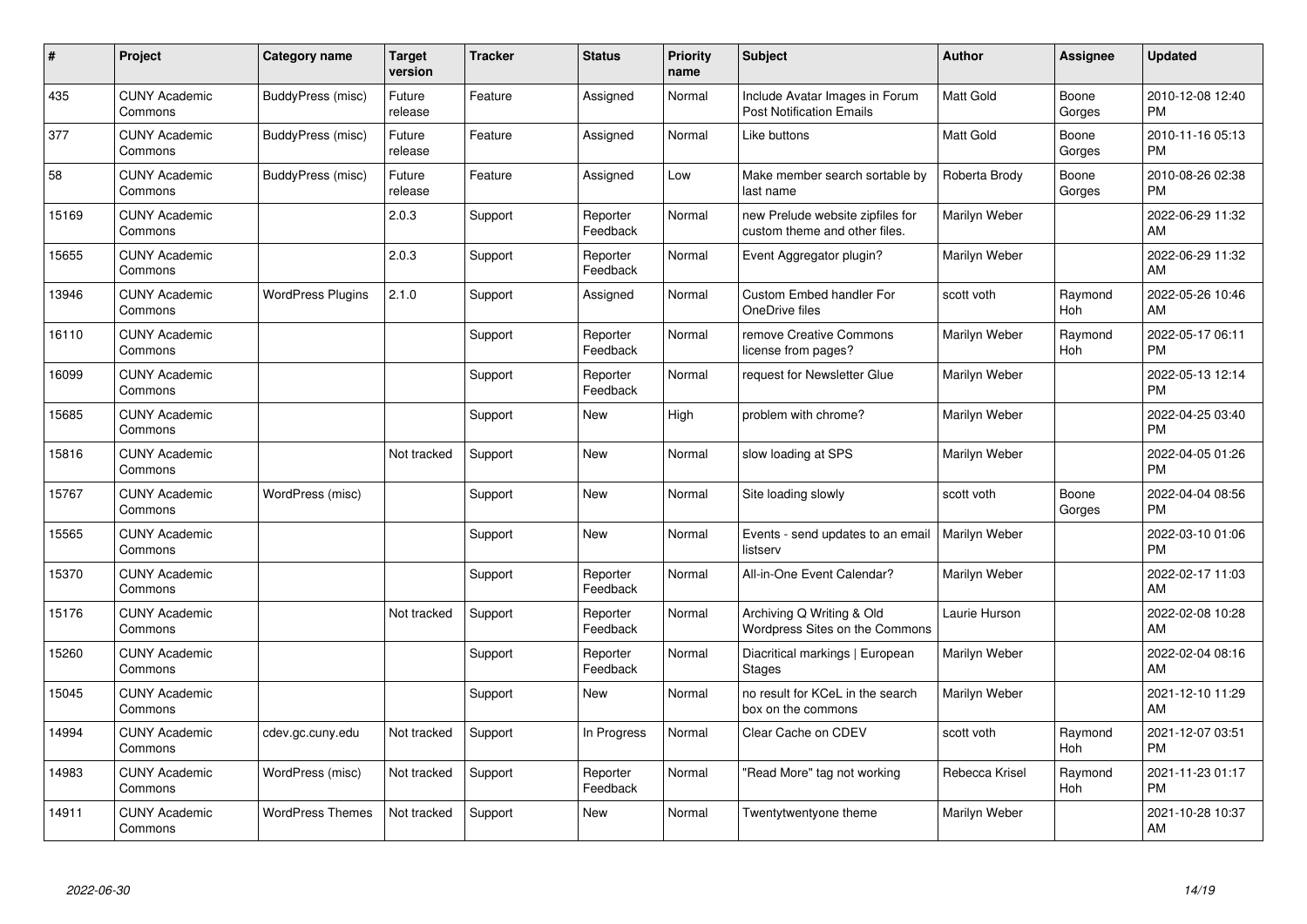| ∦     | Project                         | Category name             | <b>Target</b><br>version | <b>Tracker</b> | <b>Status</b>        | Priority<br>name | <b>Subject</b>                                                   | <b>Author</b> | <b>Assignee</b>  | <b>Updated</b>                |
|-------|---------------------------------|---------------------------|--------------------------|----------------|----------------------|------------------|------------------------------------------------------------------|---------------|------------------|-------------------------------|
| 14900 | <b>CUNY Academic</b><br>Commons |                           | Not tracked              | Support        | Reporter<br>Feedback | Normal           | previous theme?                                                  | Marilyn Weber |                  | 2021-10-25 10:31<br>AM        |
| 14842 | <b>CUNY Academic</b><br>Commons |                           | Not tracked              | Support        | Reporter<br>Feedback | Normal           | Question about widgets and block<br>editor                       | Gina Cherry   |                  | 2021-10-06 03:01<br><b>PM</b> |
| 14784 | <b>CUNY Academic</b><br>Commons |                           |                          | Support        | Reporter<br>Feedback | Normal           | User report of logo problem when<br>using Customizer theme       | Marilyn Weber |                  | 2021-09-17 10:25<br>AM        |
| 14538 | <b>CUNY Academic</b><br>Commons |                           | Not tracked              | Support        | Reporter<br>Feedback | Normal           | <b>Weebly To Commons</b>                                         | Laurie Hurson |                  | 2021-09-14 10:47<br>AM        |
| 14398 | <b>CUNY Academic</b><br>Commons |                           | Not tracked              | Support        | Reporter<br>Feedback | Normal           | Events plug-in notification problem                              | Marilyn Weber |                  | 2021-05-11 11:21<br>AM        |
| 14074 | <b>CUNY Academic</b><br>Commons | WordPress (misc)          | Not tracked              | Support        | Reporter<br>Feedback | Normal           | page password protection problem                                 | Marilyn Weber |                  | 2021-03-02 11:03<br>AM        |
| 13975 | <b>CUNY Academic</b><br>Commons | Social Paper              | Not tracked              | Support        | Reporter<br>Feedback | Normal           | can't approve comments on Social<br>Paper paper                  | Marilyn Weber |                  | 2021-02-12 09:33<br>AM        |
| 13286 | <b>CUNY Academic</b><br>Commons |                           | Not tracked              | Support        | <b>New</b>           | Normal           | problem connecting with<br>WordPress app                         | Marilyn Weber | Raymond<br>Hoh   | 2020-09-08 11:16<br>AM        |
| 13255 | <b>CUNY Academic</b><br>Commons |                           | Not tracked              | Support        | Reporter<br>Feedback | Normal           | Accessibility problems                                           | Marilyn Weber |                  | 2020-09-01 05:48<br><b>PM</b> |
| 13034 | <b>CUNY Academic</b><br>Commons |                           | Not tracked              | Support        | Reporter<br>Feedback | Normal           | a site is asking people to join the<br>Commons to get a download | Marilyn Weber |                  | 2020-07-12 07:23<br>AM        |
| 12741 | <b>CUNY Academic</b><br>Commons | <b>WordPress Plugins</b>  | Not tracked              | Support        | Reporter<br>Feedback | Normal           | Tableau Public Viz Block                                         | Marilyn Weber | Raymond<br>Hoh   | 2020-05-12 11:00<br>AM        |
| 12484 | <b>CUNY Academic</b><br>Commons |                           | Not tracked              | Support        | Reporter<br>Feedback | Normal           | Sign up Code for COIL Course<br>starting in March                | Laurie Hurson | Matt Gold        | 2020-03-02 02:26<br><b>PM</b> |
| 12382 | <b>CUNY Academic</b><br>Commons | Membership                | Not tracked              | Support        | <b>New</b>           | Normal           | Email request change                                             | Marilyn Weber | Marilyn<br>Weber | 2020-02-06 12:56<br><b>PM</b> |
| 12352 | <b>CUNY Academic</b><br>Commons |                           | Not tracked              | Support        | <b>New</b>           | Normal           | "posts list" page builder block<br>option                        | Marilyn Weber |                  | 2020-02-03 01:29<br><b>PM</b> |
| 12350 | <b>CUNY Academic</b><br>Commons | <b>Blogs (BuddyPress)</b> | Not tracked              | Support        | Reporter<br>Feedback | Normal           | URL creation problem                                             | Marilyn Weber |                  | 2020-02-03 11:27<br>AM        |
| 12328 | <b>CUNY Academic</b><br>Commons |                           | Not tracked              | Support        | <b>New</b>           | Normal           | Sign up Code for Non-CUNY<br>Faculty                             | Laurie Hurson |                  | 2020-01-28 10:25<br>AM        |
| 12247 | <b>CUNY Academic</b><br>Commons | Publicity                 | Not tracked              | Support        | New                  | Normal           | <b>Screenshot of First Commons</b><br>Homepage                   | scott voth    | scott voth       | 2020-01-14 12:08<br><b>PM</b> |
| 12004 | <b>CUNY Academic</b><br>Commons |                           | Not tracked              | Support        | Reporter<br>Feedback | Normal           | Notifications for spam blog<br>comments                          | Gina Cherry   | Raymond<br>Hoh   | 2019-11-01 12:05<br><b>PM</b> |
| 11519 | <b>CUNY Academic</b><br>Commons |                           | Not tracked              | Support        | Assigned             | Normal           | comment option not appearing                                     | Marilyn Weber |                  | 2019-09-24 10:28<br>AM        |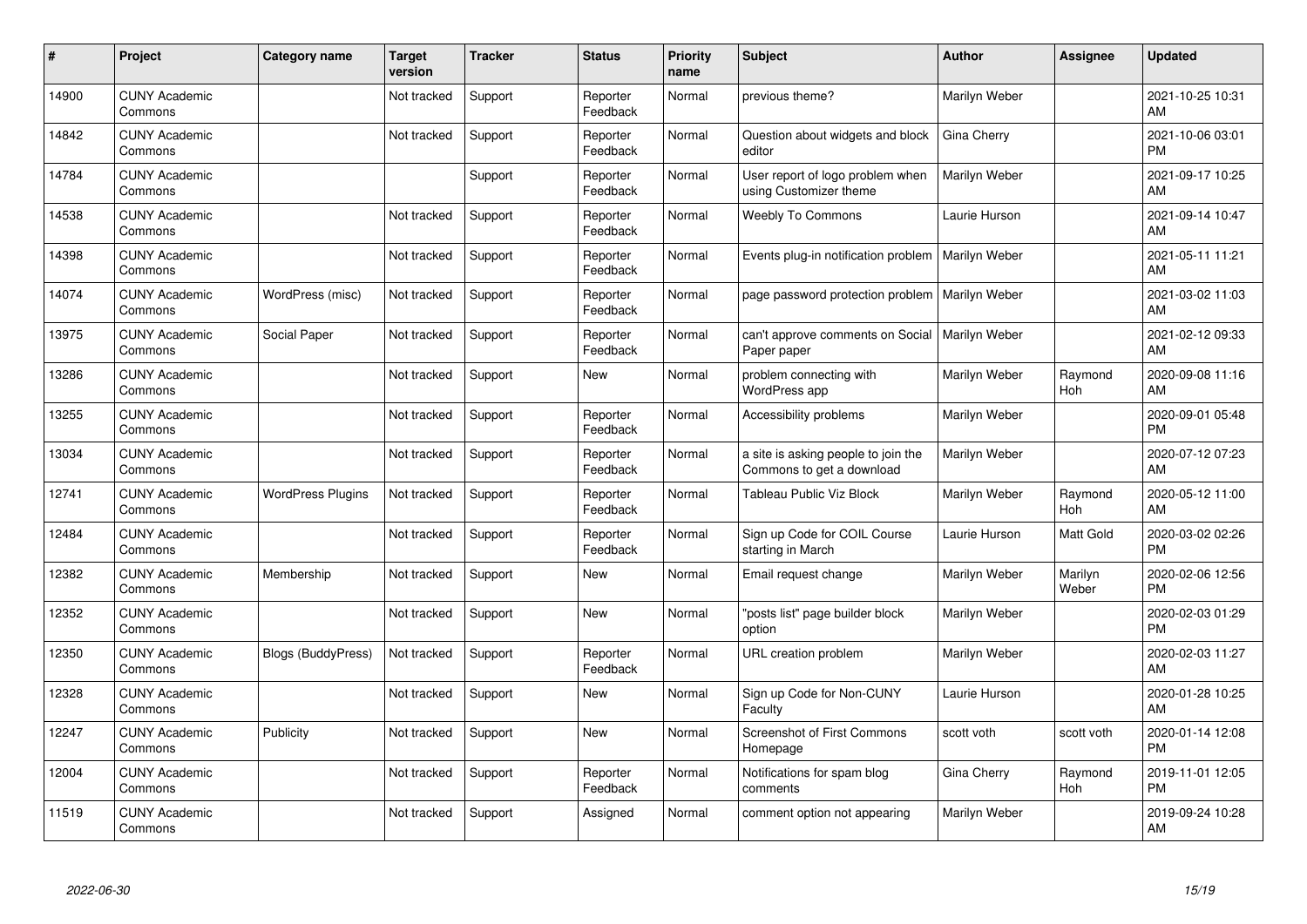| #     | Project                         | <b>Category name</b>     | Target<br>version | <b>Tracker</b> | <b>Status</b>        | Priority<br>name | <b>Subject</b>                                                    | <b>Author</b>          | <b>Assignee</b> | <b>Updated</b>                |
|-------|---------------------------------|--------------------------|-------------------|----------------|----------------------|------------------|-------------------------------------------------------------------|------------------------|-----------------|-------------------------------|
| 11883 | <b>CUNY Academic</b><br>Commons | Help/Codex               | Not tracked       | Support        | <b>New</b>           | Normal           | Need Embedding Help Page<br>Update (Tableau)                      | <b>Anthony Wheeler</b> | scott voth      | 2019-09-24 08:49<br>AM.       |
| 11848 | <b>CUNY Academic</b><br>Commons |                          | Not tracked       | Support        | Hold                 | Normal           | a Dean of Faculty wants to share<br>a large file                  | Marilyn Weber          |                 | 2019-09-24 08:44<br><b>AM</b> |
| 11788 | <b>CUNY Academic</b><br>Commons | <b>WordPress Plugins</b> | Future<br>release | Support        | Reporter<br>Feedback | Normal           | Plugin Request - Browse Aloud                                     | scott voth             |                 | 2019-09-24 08:42<br>AM        |
| 11545 | <b>CUNY Academic</b><br>Commons | <b>WordPress Plugins</b> | Not tracked       | Support        | <b>New</b>           | Normal           | Twitter searches in WordPress                                     | Gina Cherry            | Matt Gold       | 2019-09-23 01:03<br><b>PM</b> |
| 10273 | <b>CUNY Academic</b><br>Commons | Registration             | Not tracked       | Support        | Reporter<br>Feedback | Normal           | users combining CF and campus<br>address                          | Marilyn Weber          |                 | 2019-09-18 10:58<br><b>AM</b> |
| 11787 | <b>CUNY Academic</b><br>Commons |                          | Not tracked       | Support        | Reporter<br>Feedback | Normal           | automated comments notifications<br>on ZenDesk                    | <b>Marilyn Weber</b>   |                 | 2019-08-26 06:18<br><b>PM</b> |
| 11771 | <b>CUNY Academic</b><br>Commons |                          | Not tracked       | Support        | Reporter<br>Feedback | Normal           | post displays in sections                                         | Marilyn Weber          |                 | 2019-08-20 10:34<br>AM        |
| 11493 | <b>CUNY Academic</b><br>Commons | Domain Mapping           | Not tracked       | Support        | Reporter<br>Feedback | Normal           | Domain Mapping Request - Talia<br>Schaffer                        | scott voth             | Matt Gold       | 2019-08-06 08:39<br>AM        |
| 11624 | <b>CUNY Academic</b><br>Commons | WordPress (misc)         | Not tracked       | Support        | New                  | Normal           | Change pages into posts or swap<br>database for a Commons site?   | Stephen Klein          | Raymond<br>Hoh  | 2019-07-09 11:04<br>AM        |
| 11496 | <b>CUNY Academic</b><br>Commons | <b>Public Portfolio</b>  | 1.15.2            | Support        | New                  | Normal           | Replace Twitter Icon on Member<br>Portfolio page                  | scott voth             | Boone<br>Gorges | 2019-06-06 01:03<br><b>PM</b> |
| 11509 | <b>CUNY Academic</b><br>Commons |                          | Not tracked       | Support        | Reporter<br>Feedback | Normal           | deleted Page causing a Menu<br>problem?                           | Marilyn Weber          |                 | 2019-06-04 09:54<br>AM        |
| 11386 | <b>CUNY Academic</b><br>Commons | WordPress - Media        | Not tracked       | Support        | Reporter<br>Feedback | Normal           | disappearing images                                               | scott voth             | Boone<br>Gorges | 2019-05-14 10:32<br><b>AM</b> |
| 11449 | <b>CUNY Academic</b><br>Commons | WordPress - Media        | Not tracked       | Support        | Reporter<br>Feedback | Normal           | Cloning Media Library for JITP<br>from Staging to Production Site | Patrick DeDauw         | Boone<br>Gorges | 2019-05-13 12:00<br><b>PM</b> |
| 11149 | <b>CUNY Academic</b><br>Commons |                          | Not tracked       | Support        | Reporter<br>Feedback | Normal           | comments getting blocked                                          | Marilyn Weber          | Raymond<br>Hoh  | 2019-03-26 11:40<br>AM        |
| 10982 | <b>CUNY Academic</b><br>Commons | Domain Mapping           | Not tracked       | Support        | Reporter<br>Feedback | Normal           | <b>CNAME</b> question                                             | scott voth             |                 | 2019-01-22 04:29<br><b>PM</b> |
| 10839 | <b>CUNY Academic</b><br>Commons | About page               | Not tracked       | Support        | New                  | Normal           | <b>Mission Statement Needs</b><br>Revision                        | scott voth             | Matt Gold       | 2018-12-26 10:58<br><b>AM</b> |
| 10657 | <b>CUNY Academic</b><br>Commons |                          | Not tracked       | Support        | Reporter<br>Feedback | Normal           | child theme problems                                              | Marilyn Weber          |                 | 2018-11-08 01:19<br><b>PM</b> |
| 9941  | <b>CUNY Academic</b><br>Commons | Wiki                     | Not tracked       | Support        | Assigned             | Normal           | Wiki functionality                                                | Matt Gold              | Boone<br>Gorges | 2018-06-26 10:57<br>AM        |
| 9729  | <b>CUNY Academic</b><br>Commons | <b>SEO</b>               | Not tracked       | Support        | <b>New</b>           | Normal           | 503 Errors showing on<br>newlaborforum.cuny.edu                   | Diane Krauthamer       | Raymond<br>Hoh  | 2018-05-22 04:48<br><b>PM</b> |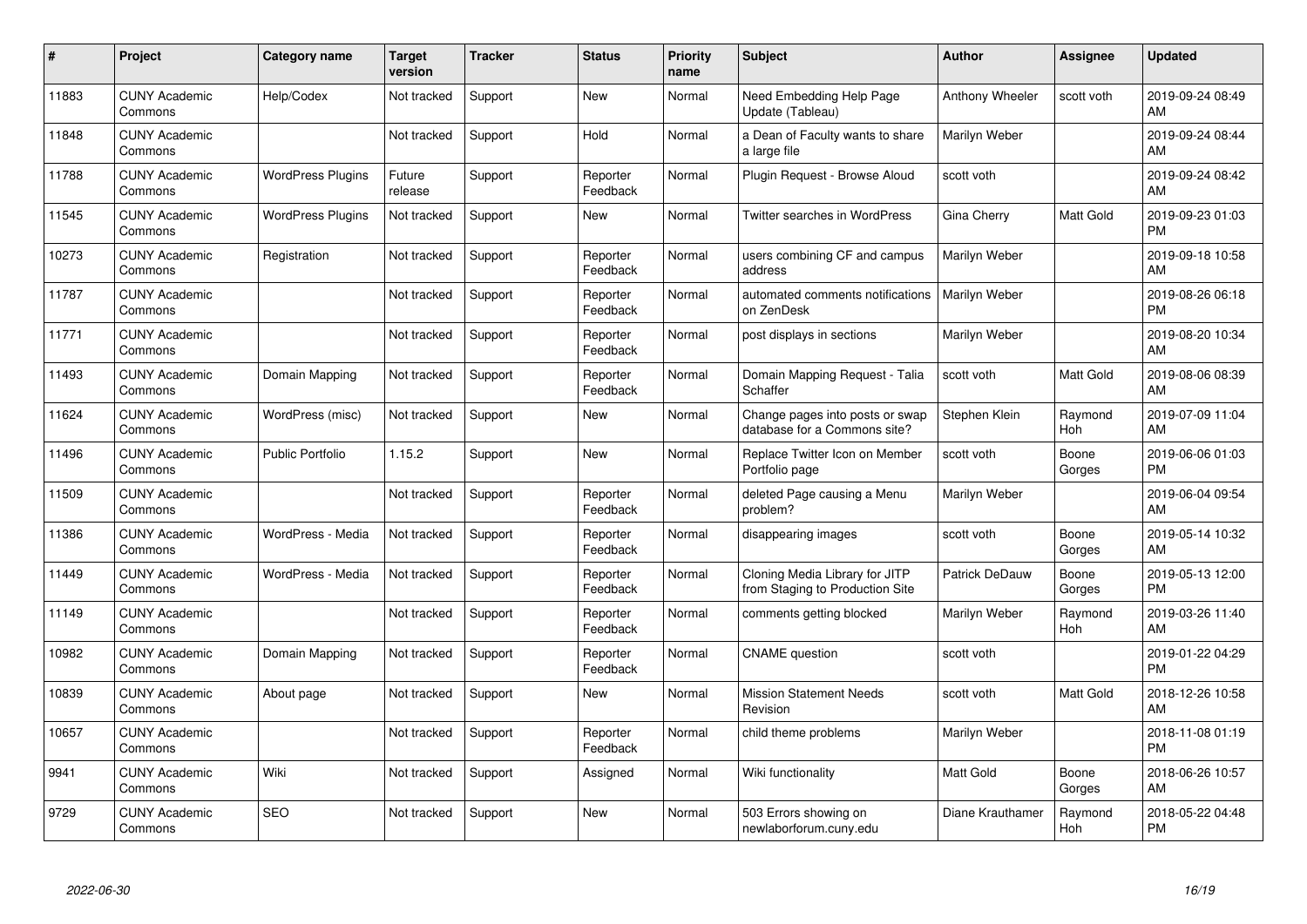| #     | Project                         | <b>Category name</b>     | <b>Target</b><br>version | <b>Tracker</b> | <b>Status</b>        | Priority<br>name | <b>Subject</b>                                                                       | Author           | <b>Assignee</b>     | <b>Updated</b>                |
|-------|---------------------------------|--------------------------|--------------------------|----------------|----------------------|------------------|--------------------------------------------------------------------------------------|------------------|---------------------|-------------------------------|
| 8607  | <b>CUNY Academic</b><br>Commons |                          | Not tracked              | Support        | New                  | Normal           | Paypal?                                                                              | Marilyn Weber    | Matt Gold           | 2018-05-15 01:37<br><b>PM</b> |
| 9207  | <b>CUNY Academic</b><br>Commons |                          | Future<br>release        | Support        | Reporter<br>Feedback | Normal           | display dashboards made in<br>Tableau?                                               | Marilyn Weber    | Boone<br>Gorges     | 2018-04-10 10:42<br>AM        |
| 9211  | <b>CUNY Academic</b><br>Commons | <b>WordPress Plugins</b> | Future<br>release        | Support        | Reporter<br>Feedback | Normal           | Auto-Role Setting in Forum Plugin<br>Causing Some Confusion                          | Luke Waltzer     | Boone<br>Gorges     | 2018-03-13 11:44<br>AM        |
| 5826  | <b>CUNY Academic</b><br>Commons | <b>WordPress Plugins</b> | Future<br>release        | Support        | Reporter<br>Feedback | Normal           | <b>Remove Subscription Options</b><br>plugin from directory                          | Sarah Morgano    | Sarah<br>Morgano    | 2016-10-21 04:14<br><b>PM</b> |
| 4986  | <b>CUNY Academic</b><br>Commons | ZenDesk                  | Not tracked              | Support        | Assigned             | Normal           | Prepare documentation for<br>Zendesk re web widget                                   | <b>Matt Gold</b> | Samantha<br>Raddatz | 2016-02-25 03:09<br><b>PM</b> |
| 636   | <b>CUNY Academic</b><br>Commons | WordPress (misc)         | Not tracked              | Support        | Assigned             | Normal           | Create Lynda.com-like Table of<br>Contents for Prospective Tutorial<br>Screencasts   | <b>Matt Gold</b> | scott voth          | 2016-02-23 03:12<br><b>PM</b> |
| 4070  | <b>CUNY Academic</b><br>Commons | Analytics                | Not tracked              | Support        | Assigned             | Normal           | Request for JITP site analytics                                                      | <b>Matt Gold</b> | Seth Persons        | 2016-02-23 03:09<br><b>PM</b> |
| 2175  | <b>CUNY Academic</b><br>Commons | WordPress (misc)         | Not tracked              | Support        | Assigned             | Normal           | Subscibe 2 vs. Jetpack<br>subscription options                                       | local admin      | Matt Gold           | 2016-01-26 04:58<br><b>PM</b> |
| 3492  | <b>CUNY Academic</b><br>Commons | <b>WordPress Themes</b>  | Future<br>release        | Support        | Assigned             | Normal           | Add CBOX theme to the<br>Commons                                                     | scott voth       | Raymond<br>Hoh      | 2014-10-08 05:55<br><b>PM</b> |
| 12392 | <b>CUNY Academic</b><br>Commons | Help/Codex               | Not tracked              | Documentation  | New                  | Normal           | Updates to Common Commons<br>Questions on Help Page                                  | scott voth       | Margaret<br>Galvan  | 2020-02-11 10:53<br>AM        |
| 8666  | <b>CUNY Academic</b><br>Commons | Teaching                 | Not tracked              | Documentation  | Assigned             | Normal           | Create Teaching on the Commons<br>Resource Page                                      | <b>Matt Gold</b> | Laurie Hurson       | 2019-09-23 03:16<br><b>PM</b> |
| 2666  | <b>CUNY Academic</b><br>Commons | About page               | Not tracked              | Documentation  | Assigned             | Normal           | <b>Update About Text</b>                                                             | Chris Stein      | Luke Waltzer        | 2016-03-04 11:19<br>AM        |
| 3565  | <b>CUNY Academic</b><br>Commons | My Commons               | Not tracked              | Documentation  | <b>New</b>           | Normal           | Load Newest inconsistencies                                                          | Chris Stein      | scott voth          | 2015-11-09 01:16<br><b>PM</b> |
| 3524  | <b>CUNY Academic</b><br>Commons | Documentation            | Not tracked              | Documentation  | Assigned             | Normal           | Post describing all you can do<br>when starting up a new blog/group                  | <b>Matt Gold</b> | scott voth          | 2014-10-04 12:56<br><b>PM</b> |
| 9015  | <b>CUNY Academic</b><br>Commons | Groups (misc)            | Not tracked              | Outreach       | Assigned             | Normal           | Email group admins the email<br>addresses of their groups                            | Matt Gold        | Matt Gold           | 2018-01-02 09:54<br>AM        |
| 3369  | <b>CUNY Academic</b><br>Commons | Reply By Email           | Not tracked              | Outreach       | Hold                 | Normal           | Release reply by email to WP<br>plugin directory                                     | Matt Gold        | Raymond<br>Hoh      | 2016-03-01 12:46<br><b>PM</b> |
| 14504 | <b>CUNY Academic</b><br>Commons |                          | Not tracked              | Publicity      | Reporter<br>Feedback | Normal           | Adding showcases to home page<br>menu                                                | Laurie Hurson    | Boone<br>Gorges     | 2022-01-19 03:26<br><b>PM</b> |
| 14475 | <b>CUNY Academic</b><br>Commons |                          | Not tracked              | Publicity      | New                  | Normal           | OER Showcase Page                                                                    | Laurie Hurson    | Laurie Hurson       | 2021-09-14 10:46<br>AM        |
| 11393 | <b>CUNY Academic</b><br>Commons |                          | Not tracked              | Publicity      | New                  | Normal           | After 1.15 release, ceate a hero<br>slide and post about adding a site<br>to a group | scott voth       | Patrick<br>Sweeney  | 2019-05-14 10:32<br>AM        |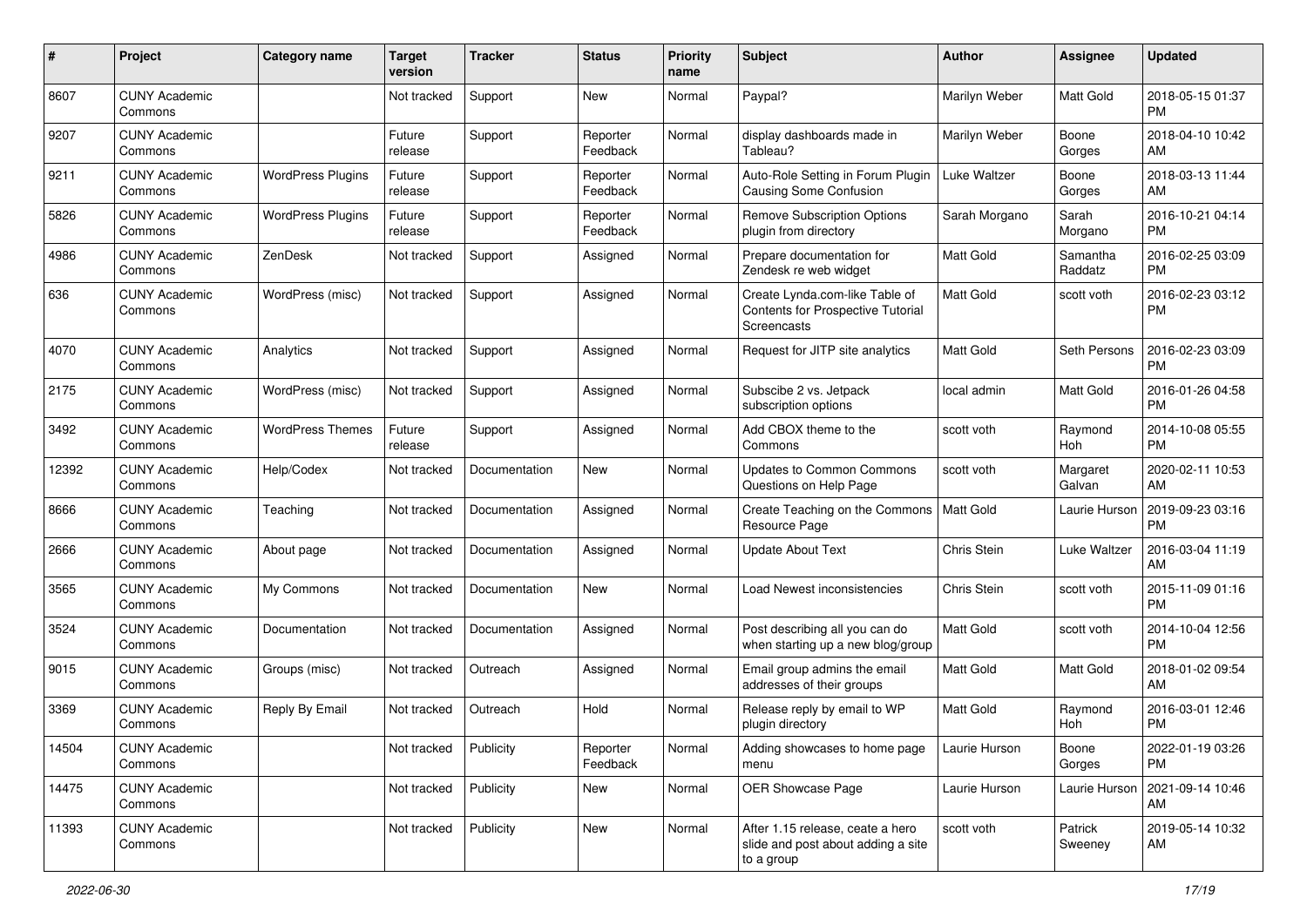| #     | Project                         | <b>Category name</b>        | <b>Target</b><br>version | <b>Tracker</b> | <b>Status</b>        | <b>Priority</b><br>name | <b>Subject</b>                                         | <b>Author</b>           | <b>Assignee</b>     | <b>Updated</b>                |
|-------|---------------------------------|-----------------------------|--------------------------|----------------|----------------------|-------------------------|--------------------------------------------------------|-------------------------|---------------------|-------------------------------|
| 6665  | <b>CUNY Academic</b><br>Commons |                             | Not tracked              | Publicity      | <b>New</b>           | Normal                  | Dead Link in 1.10 announcement<br>post                 | Paige Dupont            | Stephen Real        | 2016-12-01 03:11<br><b>PM</b> |
| 6014  | <b>CUNY Academic</b><br>Commons | Publicity                   | Future<br>release        | Publicity      | Reporter<br>Feedback | Normal                  | Google search listing                                  | <b>Matt Gold</b>        | Boone<br>Gorges     | 2016-09-21 03:48<br><b>PM</b> |
| 5298  | <b>CUNY Academic</b><br>Commons |                             | Not tracked              | Publicity      | <b>New</b>           | Normal                  | Survey Pop-Up Text                                     | Samantha Raddatz        | Samantha<br>Raddatz | 2016-03-22 12:27<br><b>PM</b> |
| 2612  | <b>CUNY Academic</b><br>Commons |                             | Not tracked              | Publicity      | Assigned             | Normal                  | Pinterest site for the Commons                         | local admin             | Sarah<br>Morgano    | 2016-03-04 11:19<br>AM        |
| 3510  | <b>CUNY Academic</b><br>Commons | Publicity                   | 1.7                      | Publicity      | Assigned             | Normal                  | Post on the News Blog re: 'My<br>Commons'              | Micki Kaufman           | Sarah<br>Morgano    | 2014-10-15 11:18<br>AM        |
| 3511  | <b>CUNY Academic</b><br>Commons | Publicity                   | 1.7                      | Publicity      | Assigned             | Normal                  | Social media for 1.7                                   | Micki Kaufman           | Sarah<br>Morgano    | 2014-10-14 03:32<br><b>PM</b> |
| 3509  | <b>CUNY Academic</b><br>Commons | Publicity                   | 1.7                      | Publicity      | New                  | Normal                  | Create 1.7 digital signage imagery                     | Micki Kaufman           | Marilyn<br>Weber    | 2014-10-01 12:40<br><b>PM</b> |
| 3506  | <b>CUNY Academic</b><br>Commons | Publicity                   | 1.7                      | Publicity      | <b>New</b>           | Normal                  | Prepare 1.7 email messaging                            | Micki Kaufman           | Micki<br>Kaufman    | 2014-10-01 12:36<br><b>PM</b> |
| 10439 | <b>CUNY Academic</b><br>Commons | Design                      | 2.1.0                    | Design/UX      | New                  | Normal                  | Create Style Guide for Commons                         | Sonja Leix              | Sara Cannon         | 2022-06-28 01:43<br><b>PM</b> |
| 10580 | <b>CUNY Academic</b><br>Commons | Information<br>Architecture | Future<br>release        | Design/UX      | New                  | Normal                  | Primary nav item review                                | Boone Gorges            | Sara Cannon         | 2022-06-28 01:29<br><b>PM</b> |
| 15210 | <b>CUNY Academic</b><br>Commons | Analytics                   | Not tracked              | Design/UX      | New                  | Normal                  | Google Analytics improvements                          | Colin McDonald          | Boone<br>Gorges     | 2022-05-24 10:47<br>AM        |
| 11843 | <b>CUNY Academic</b><br>Commons | WordPress (misc)            | Future<br>release        | Design/UX      | New                  | Normal                  | Tweaking the Gutenberg Editor<br>Interface             | Laurie Hurson           |                     | 2022-04-26 12:00<br><b>PM</b> |
| 7624  | <b>CUNY Academic</b><br>Commons | BuddyPress (misc)           | Future<br>release        | Design/UX      | New                  | Normal                  | <b>BP</b> Notifications                                | Luke Waltzer            | Paige Dupont        | 2017-02-08 10:43<br><b>PM</b> |
| 6392  | <b>CUNY Academic</b><br>Commons | Group Forums                | Future<br>release        | Design/UX      | Assigned             | Low                     | Composition/Preview Panes in<br>Forum Posts            | Luke Waltzer            | Paige Dupont        | 2016-10-21 04:26<br><b>PM</b> |
| 6298  | <b>CUNY Academic</b><br>Commons | User Experience             | Not tracked              | Design/UX      | Assigned             | Normal                  | Examine data from survey                               | Matt Gold               | Margaret<br>Galvan  | 2016-10-14 12:16<br><b>PM</b> |
| 5182  | <b>CUNY Academic</b><br>Commons | Social Paper                | Future<br>release        | Design/UX      | New                  | Normal                  | "Publishing" a private paper on<br>social paper?       | Raffi<br>Khatchadourian | Boone<br>Gorges     | 2016-10-13 04:12<br><b>PM</b> |
| 4903  | <b>CUNY Academic</b><br>Commons | Events                      | Future<br>release        | Design/UX      | Assigned             | Normal                  | Improving visual appearance of<br>event calendars      | <b>Matt Gold</b>        | Boone<br>Gorges     | 2016-10-13 11:51<br>AM        |
| 5183  | <b>CUNY Academic</b><br>Commons | Social Paper                | Future<br>release        | Design/UX      | New                  | Normal                  | Creating a new paper when<br>viewing an existing paper | Raffi<br>Khatchadourian | Samantha<br>Raddatz | 2016-02-02 12:09<br><b>PM</b> |
| 4622  | <b>CUNY Academic</b><br>Commons | Public Portfolio            | Future<br>release        | Design/UX      | <b>New</b>           | Normal                  | <b>Profile Visibility Settings</b>                     | Samantha Raddatz        | Samantha<br>Raddatz | 2015-09-21 12:18<br><b>PM</b> |